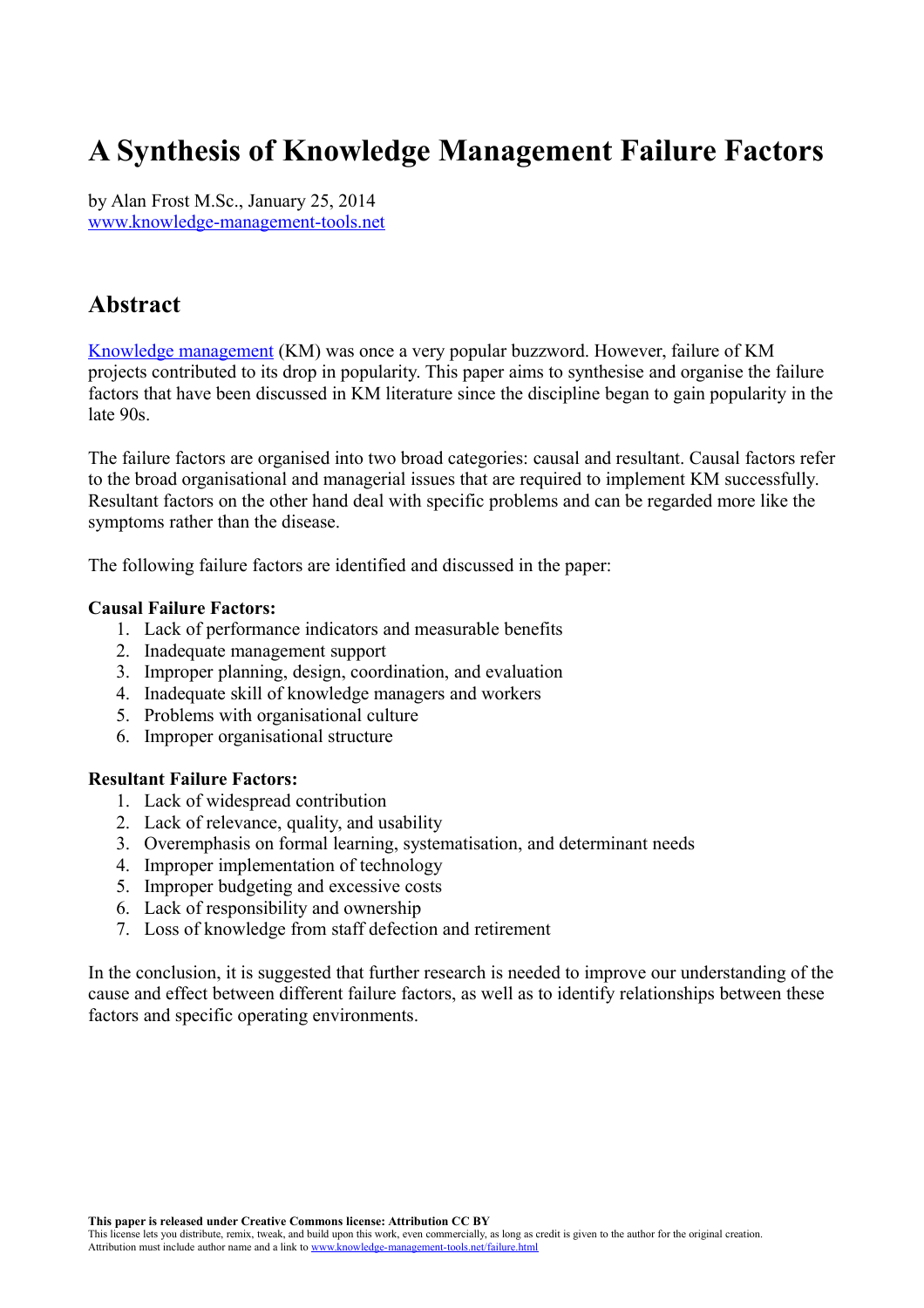## **Introduction**

The story of knowledge management (KM) can hardly be characterised as a smooth ride. The term exploded in popularity in the late 90s and early 2000s, becoming one of the main buzzwords of the time. Then, as with most buzzwords, the lofty promises and general euphoria began to be eclipsed by the reality that KM initiatives often resulted in outright failure. Some researchers indicate that the failure rate is 50%, but this number could be even higher if failure is defined more broadly so as to include all projects that did not live up to their expectations (Akhavan, Jafari, and Fathian, 2005: 1).

To illustrate the drop in popularity, have a look at the Google Trends graph depicting the relative number of searches for the term "knowledge management" since 2004.



Figure 1 (Google Trends™ ): Representation of the relative popularity of "knowledge management" as a search term from 2004 to present. Google and the Google logo are registered trademarks of Google Inc., used with permission. Accessed January 2014.

So, what are the reasons for these KM failures? In this article I will discuss this question by reviewing the lessons we have learned over the last 15 years or so. The purpose of this paper is not to show that KM is a dead or dying discipline, nor is it to deter companies from implementing a KM programme; rather it is to bring to light the most common problems that may be encountered, in the hope of increasing the success rate of future endeavours.

Before proceeding, I will offer two key definitions for the sake of clarity:

**Knowledge** (Davenport and Prusak, 2000: 5): "Knowledge is a fluid mix of framed experience, values, contextual information, and expert insight that provides a framework for evaluating and incorporating new experiences and information. It originates and is applied in the minds of knowers. In organizations, it often becomes embedded not only in documents or repositories but also in organizational routines, processes, practices, and norms."

**Knowledge management** (Skyrme, 2011b): "Knowledge Management is the *explicit* and *systematic* management of *vital knowledge* - and its associated *processes* of creation, organisation, diffusion, use and exploitation - in pursuit of business objectives."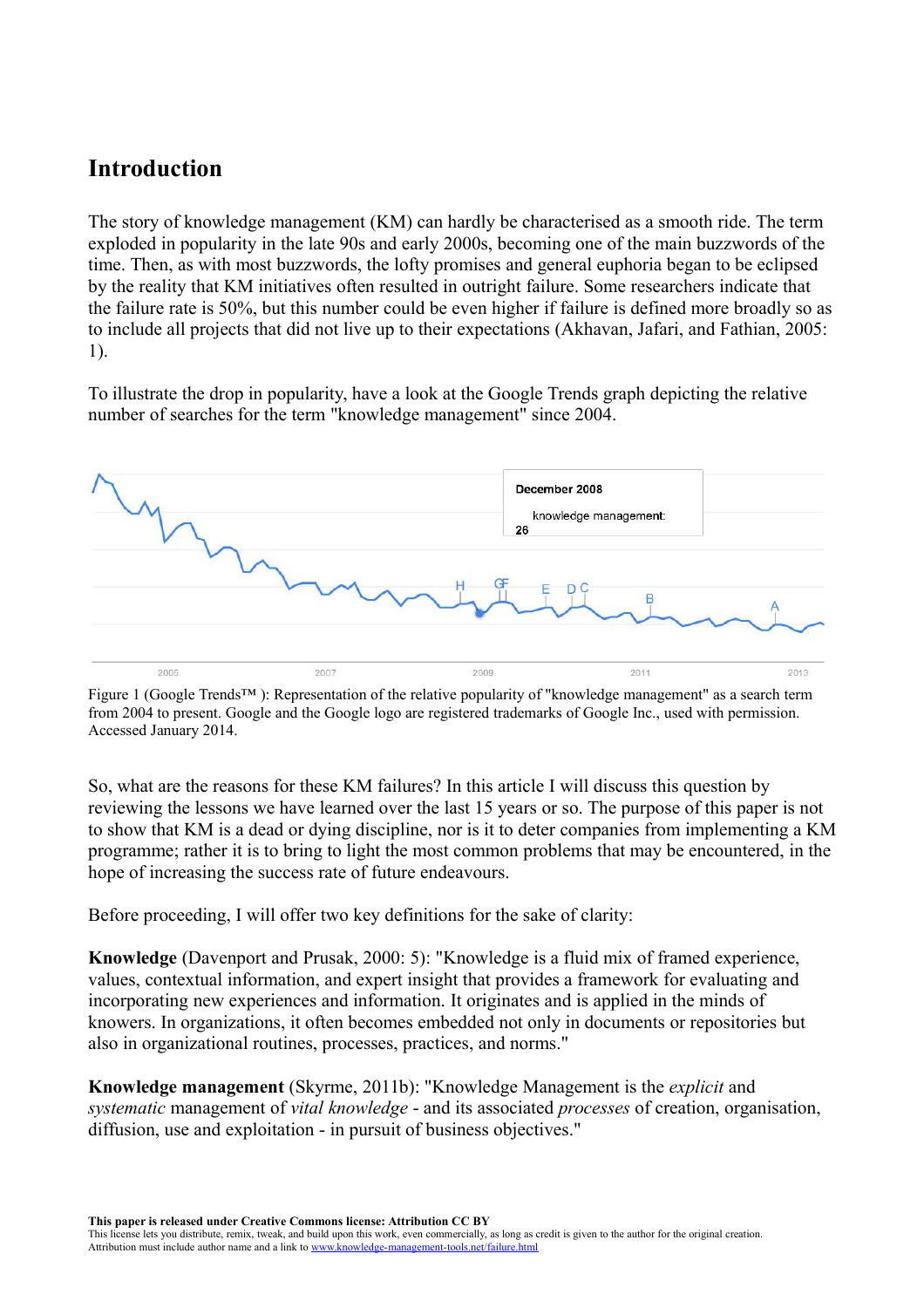It is important to note that the very issue of defining KM (and often simply of defining knowledge) can be a great source of confusion. What is knowledge or knowledge management to one person may be information or information management to another. Similarly, the breadth of the KM discipline is also debatable. To read more about this, please see the article titled [Lack of a Universal](http://www.knowledge-management-tools.net/nodefinition.html) [Definition.](http://www.knowledge-management-tools.net/nodefinition.html)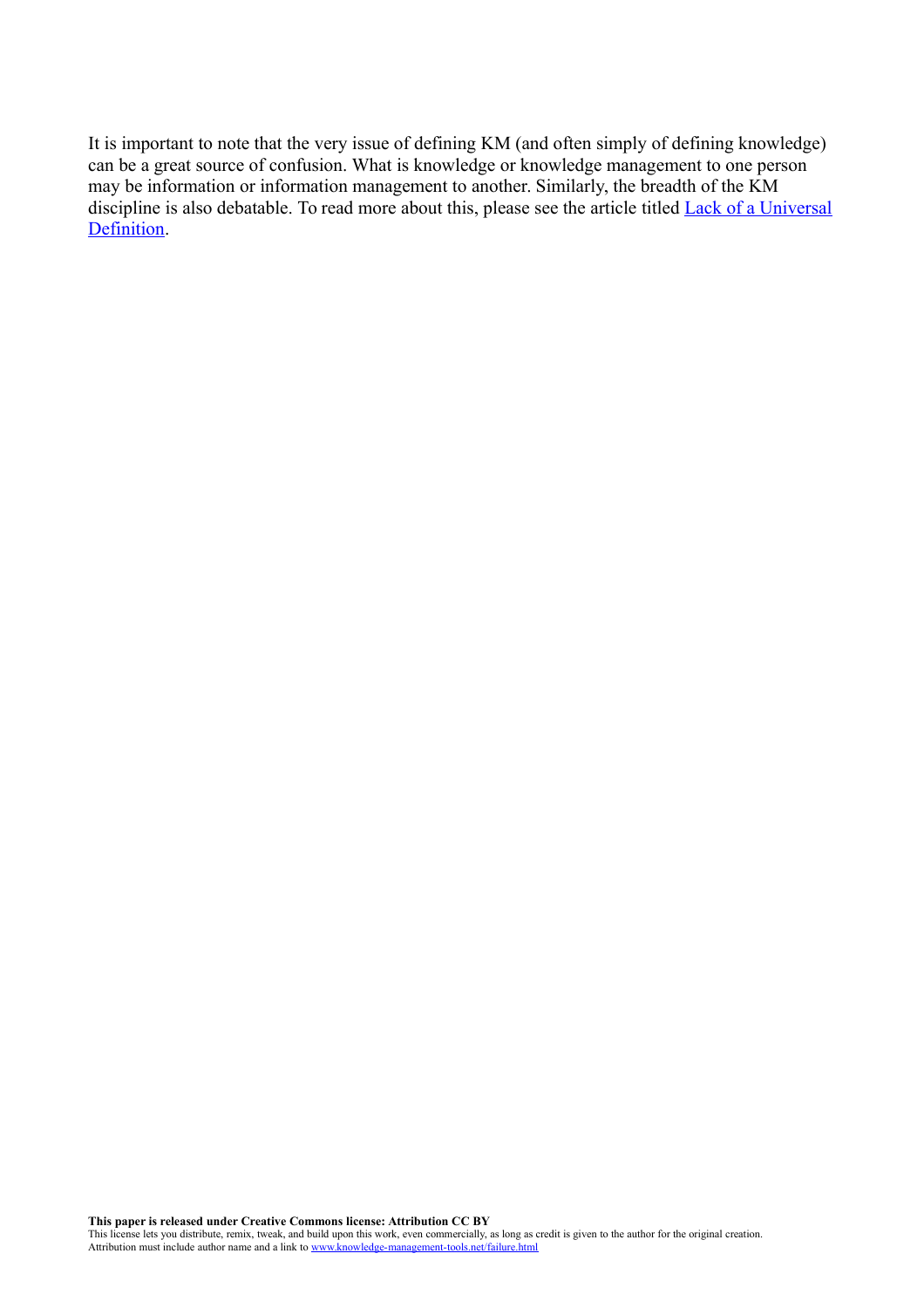## **Knowledge Management Failure Factors: Lessons from History**

KM failures and successes have been a topic of research and debate for many years. Based on this prior body of knowledge, I have defined two general categories of failure factors: causal and resultant.

Causal factors refer to broad organisational and managerial issues necessary for the successful implementation of KM. They are by definition rather general and theoretical. However, an understanding of the overall causal factors would provide a solid foundation upon which to approach any KM initiative or to troubleshoot any emerging problem.

Each causal factor can lead to a number of possible failure factors within KM implementation. In this article, I have synthesised the most common of these into seven "resultant failure factors".

Please note that the resultant failure factors do not necessarily correspond to one single causal factor. Similarly, complex relationships may exist between several of these factors, which I have not attempted to capture, e.g. budget problems, which may result from poor planning or leadership, will in turn affect other factors such as technology development (Anantatmula and Kanungo, 2007: 6). Furthermore, due to this interrelatedness, there will occasionally be a small degree of overlap between various factors.

The categories are as follows:

#### **Causal Failure Factors:**

- 1. Lack of performance indicators and measurable benefits
- 2. Inadequate management support
- 3. Improper planning, design, coordination, and evaluation
- 4. Inadequate skill of knowledge managers and workers
- 5. Problems with organisational culture
- 6. Improper organisational structure

#### **Resultant Failure Factors:**

- 1. Lack of widespread contribution
- 2. Lack of relevance, quality, and usability
- 3. Overemphasis on formal learning, systematisation, and determinant needs
- 4. Improper implementation of technology
- 5. Improper budgeting and excessive costs
- 6. Lack of responsibility and ownership
- 7. Loss of knowledge from staff defection and retirement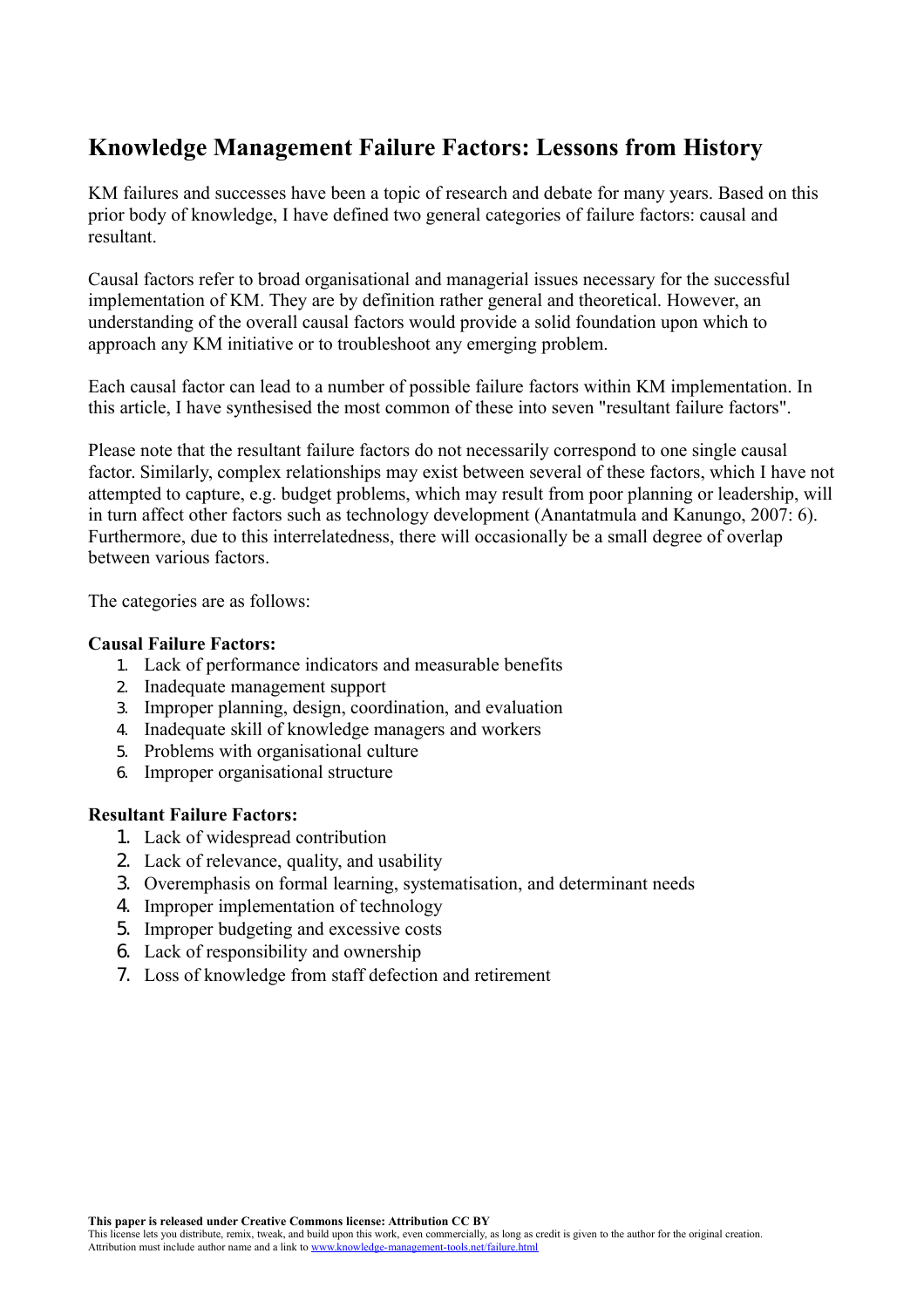## **Causal Failure Factors**

### **1. Lack of Performance Indicators and Measurable Benefits**

The ability to determine whether a project or initiative is succeeding or failing and whether it is a worthwhile endeavour for the organisation is crucial for its long-term success. Performance indicators are therefore required so as to assess progress, devise improvements, and compare one's own situation to that of a different organisation (Wu et al, 2010: 272). KM must be linked to economics, meaning that its value must be made apparent (Botha, Kourie, and Snyman, 2008: 57).

Although performance indicators are not always listed among the top failure reasons, I have chosen to outline them first since they influence several other causal factors, including management support and the ability to plan and evaluate.

The effect of KM is notoriously difficult to evaluate, particularly in monetary terms. The intangible nature of knowledge (Ahn and Chang, 2004: 403) and the fact that value creation is often indirect and long term (Carlucci et al, 2004: 577) makes such an assessment very difficult. Yet performance indicators are crucial for management to continue investing in KM (Wu et al, 2010: 272). In their study, Heaidari, Moghimi, and Khanifar (2011: 71) found strong support for performance measurement as a KM success factor.

### **2. Inadequate Management Support**

The dependence of successful KM initiatives on management backing is something that has been discussed extensively in the past (Davenport, De Long, and Beer, 1998; Chong and Choi, 2005; Wu et al, 2010, Heaidari, Moghimi, and Khanifar, 2011; Yazdani, Yaghoubi, and Hajiabadi, 2011; Danesh et al, 2012), and similarly, so has failure as a consequence of inadequate management support (Akhavan, Jafari, and Fathian, 2005; Chua and Lam, 2005; Singh and Kant, 2008; Weber, 2007; Pettersson, 2009).

The implementation of a KM programme involves the creation, acceptance, and adoption of processes, values, and systems that are either company-wide or in the very least span across functions, departments, and communities. The implementation and long term success of such farreaching changes require top and central management backing, both from the perspective of resource and political support but also to ensure day-to-day acceptance of such measures.

There are several reasons as to why sustained management support is necessary:

**Leadership, acceptance, and responsibility:** KM requires strong guidance, decision-making, change implementation, and so on. KM efforts require a clear vision (Singh and Kant, 2008: 143; Botha, Kourie, and Snyman, 2008: 57), and the example set by management, as well as their policies, serve as a way to legitimise KM and highlight its importance in the organisation (Wu et al., 2010: 262; Tan, 2011: 77). The importance of top management backing has been supported in several studies (Heaidari, Moghimi, and Khanifar, 2011; Khalifa and Jamaluddin, 2012; Danesh et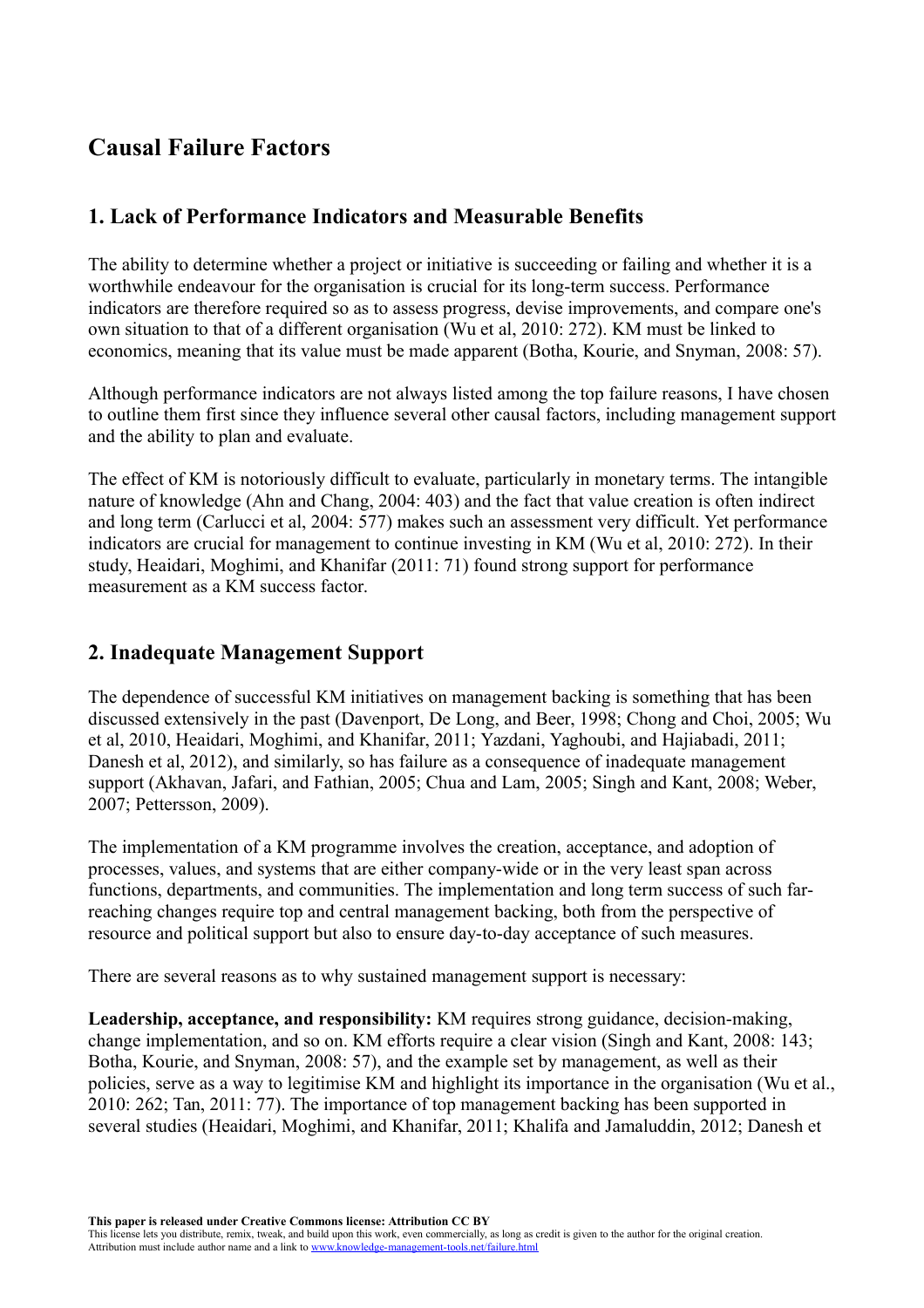al, 2012). Additionally, Chua and Lam (2005: 12) point to the need for conflict management to resolve issues between stakeholders.

Finally, there is the issue of management responsibility, with Weber (2007: 335) pointing to the lack of enforcement of such responsibilities and Pettersson (2009: 1742) citing a lack central management responsibility as failure factors.

**Support:** Failure can occur due to a lack of leadership support in the organisation (Disterer, 2001 in Weber, 2007: 334) as well as when KM is used as a political instrument to gain power (Chua and Lam, 2005: 12). Furthermore, it is important that the support is long-term, since management commitment to KM can at times wane when the first problems begin to appear (Chua and Lam, 2005: 12).

**Motivational incentives & punishments:** Reward and punishment standards that enforce appropriate behaviour need to be set by management (Wu et al, 2010: 263). The extent to which these are useful and how prominent the punishment aspect should be are both highly debated topics. However, for the purpose of this paper, it is enough to say that "non-trivial motivational aids" are necessary (Botha, Kourie, and Snyman, 2008: 57).

**Resource allocation:** Management must provide the resources necessary for KM implementation. KM requires a great deal of financial, human, and material resources; this includes the assignment of competent professionals and a sufficient budget (Wu et al, 2010: 262). It also includes any resources needed for motivational support.

As one can see, although all levels of management play a role, failure hinges particularly on top management. Leadership, resources, planning, politics, and general long-term commitment are all necessary components for a properly implemented KM programme.

So why does this happen? There are several general areas that have been highlighted in KM literature<sup>.</sup>

- Lack of understanding: Includes the lack of understanding of the benefits of knowledge sharing (Nonaka and Konno, 1998 in Weber, 2007: 334) or the lack of understanding of the complexity and requirements of KM (Akhavan, Jafari, and Fathian, 2005: 6). Another potential problem might stem from the lack of a common understanding of what KM actually is, as discussed in an earlier section.
- **Lack of performance indicators and ability to calculate ROI:** See causal factor 1 above. Suffice it to say, that without solid performance indicators it is extremely difficult for management to continue investing in KM (Wu et al, 2010: 272).
- **Political manoeuvring:** Sometimes the KM project may be used as a means of gaining power within the organisation (Chua and Lam, 2005: 12). Alternatively, the struggle for power within the organisation may directly conflict with some of the basic premises of KM – e.g. sharing knowledge freely and improving the organisation in ways that are not always easily linked to specific people or job functions (Guptara, 1999: 26).
- Lack of time: Sometimes, managers simply do not have the time that it takes to properly implement and manage KM efforts. This may be particularly true for companies which emphasise leanness (Guptara, 1999: 26).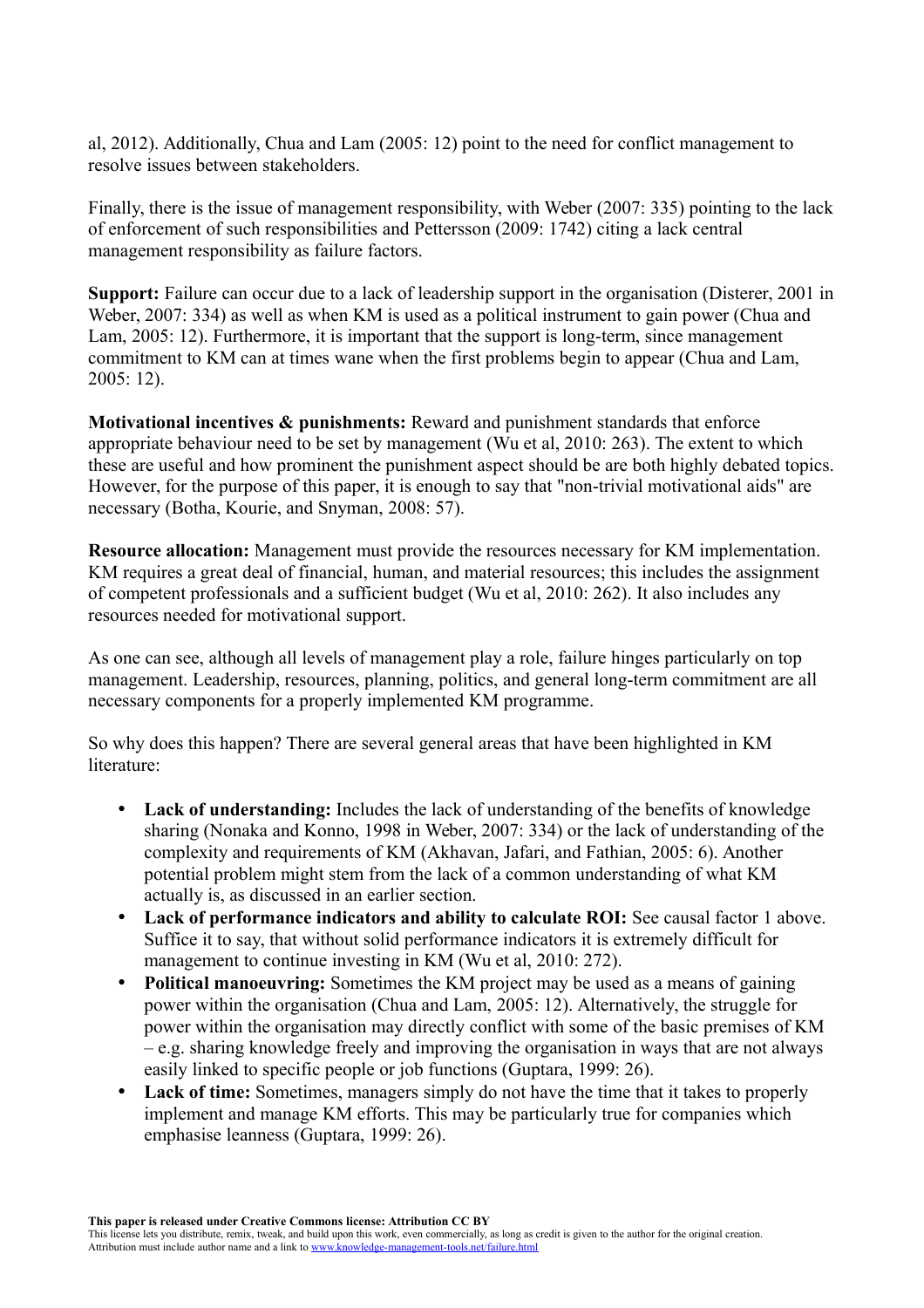### **3. Improper Planning, Design, Coordination, and Evaluation**

Successful KM implementation depends upon the integration of many different aspects of an organisation. Waltz (2003: 102) indicates that "KM provides a strategy and organisational discipline for the integration of people, processes, and IT into an effective enterprise."

Proper planning and continuous evaluation are needed to ensure that all aspects of KM are being implemented effectively and work well together. Moreover, the implementation of KM needs to be focused on the organisation's strategic business objectives and critical business problems (Fontaine and Lesser, 2002: 1). In other words, the implementation of KM requires a long-term and practical outlook.

In their case study, Yaghoubi and Maleki (2012: 12028) found the architecture of KM and overall strategy to be two of the most important success factors. Danesh et al. (2012: 3894) found a positive correlation between operation control & evaluation and project knowledge management effectiveness.

The ability to evaluate progress depends on having good performance indicators (discussed in causal factor 1). Without these, it becomes extremely difficult for management to track the effectiveness of the program. Therefore, very broadly, inadequate evaluation can result either from a lack of ability, due to the absence of solid performance indicators (Wu et al, 2010: 272), or alternatively, due to a lack of a systemised approach during the implementation of the KM initiative (Chua and Lam, 2005: 13; Pettersson, 2009: 1742).

From the above, we can infer that planning and evaluation are crucial for:

- Setting goals and delegating responsibility.
- Integrating the different KM enablers into a KM strategy.
- Aligning the KM strategy to the overall organisational strategy.
- Improving KM effectiveness at the project level.
- Anticipating/detecting problems.
- Determining successes/failures.
- Forecasting costs and determining budgets.
- Implementing corrective measures.

However, there is no specific formula for the implementation of KM, and each organisation should tailor its methodology to its specific situation (Singh and Kant, 2008: 143).

### **4. Inadequate Skill of Knowledge Managers and Workers**

Knowledge managers and knowledge workers comprise the entire spectrum of KM-related positions, and may include such titles/roles as Chief Knowledge Officer (CKO), knowledge broker (Dalkir, 2005: 34), knowledge analyst (Skyrme, 2011c), knowledge systems engineer (Civilian Career Path Guide, 2002: 37), etc.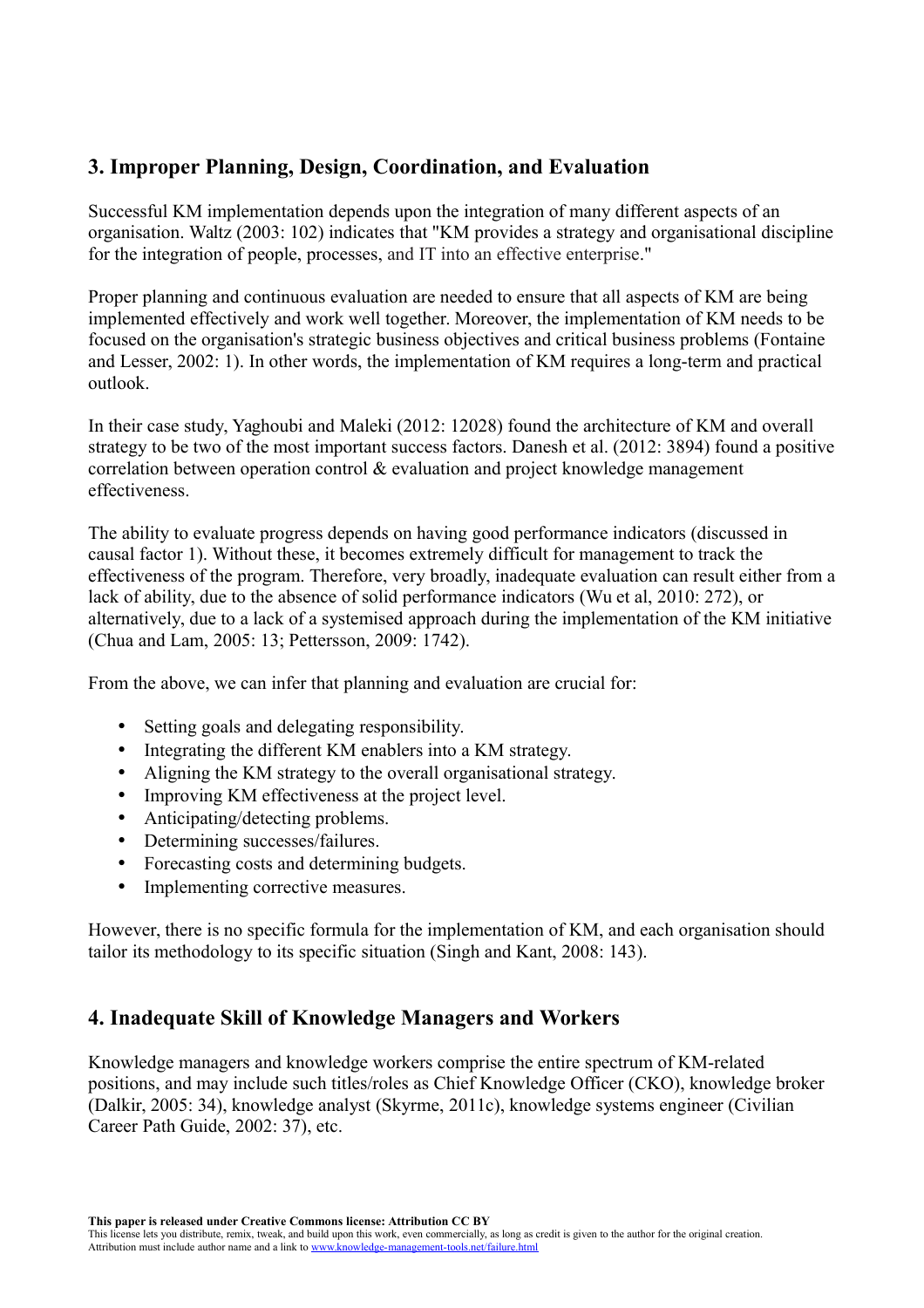The skills required of knowledge managers and knowledge workers can be broken down into the following broad categories (KM Skills Map, 2000):

- Strategic and Business Skills
- Management Skills
- Intellectual and Learning Skills
- Communication and Interpersonal Skills
- Information Management Skills
- IT skills

The skill requirements for a knowledge manager / worker could vary drastically depending on his specific areas of responsibility. For instance, a CKO would require very strong strategy and business skills, as well as management, learning, and communication (KM Skills Map, 2000). The CKO would not need to be as strong in IT skills as, for example, a systems engineer in charge of developing a knowledge management system.

KM is likely to fail if there is a:

**Lack of availability of relevant skills:** The right business and technical skills must be present to sustain the project (Chua and Lam, 2005: 12). Skills can also be developed through training, providing that this is implemented with clear, measurable goals (Wu et al, 2010: 271).

**Improper selection of knowledge managers** (Akhavan, Jafari, and Fathian, 2005: 6). I.e. the skills must correspond to the role that the individual knowledge manager or worker will play within the KM initiative. Al-Hakim and Hassan (2011: 87) stress the importance of the middle manager, highlighting three key qualities: analytic, intuitive, and pragmatic.

### **5. Problems with Organisational Culture**

The presence of an appropriate [organisational culture](http://www.knowledge-management-tools.net/organizational-culture.html) is almost universally accepted as one of the key aspects of successful KM implementation (Bukowitz and Williams, 1999; Davenport and Prusak, 2000; Gamble and Blackwell, 2001; Botha, Kourie, and Snyman, 2008; Wellman 2009; Heaidari, Moghimi, and Khanifar, 2011; Yaghoubi and Maleki, 2012; Danesh et al. 2012). Organisational culture consists of the values and beliefs of its members as well as of artefacts, e.g. symbols, events, behaviours, etc. (Dalkir, 2005: 179). According to the author, culture persists through social interaction and is communicated through a shared language or "jargon".

Culture plays a critical role in the willingness of organisational members to share knowledge since it affects:

- Trust (Davenport and Prusak, 2000: 31). The authors link trust to the three motivators for knowledge sharing: reciprocity (i.e. the trust that knowledge shared today will have a return in the present or future), repute, and altruism.
- The willingness to accept knowledge from others, without it being perceived as a personal deficiency (Chua and Lam, 2005: 12).
- The willingness and ability to learn on an individual, group, and organisational level (Wu et al, 2010: 272).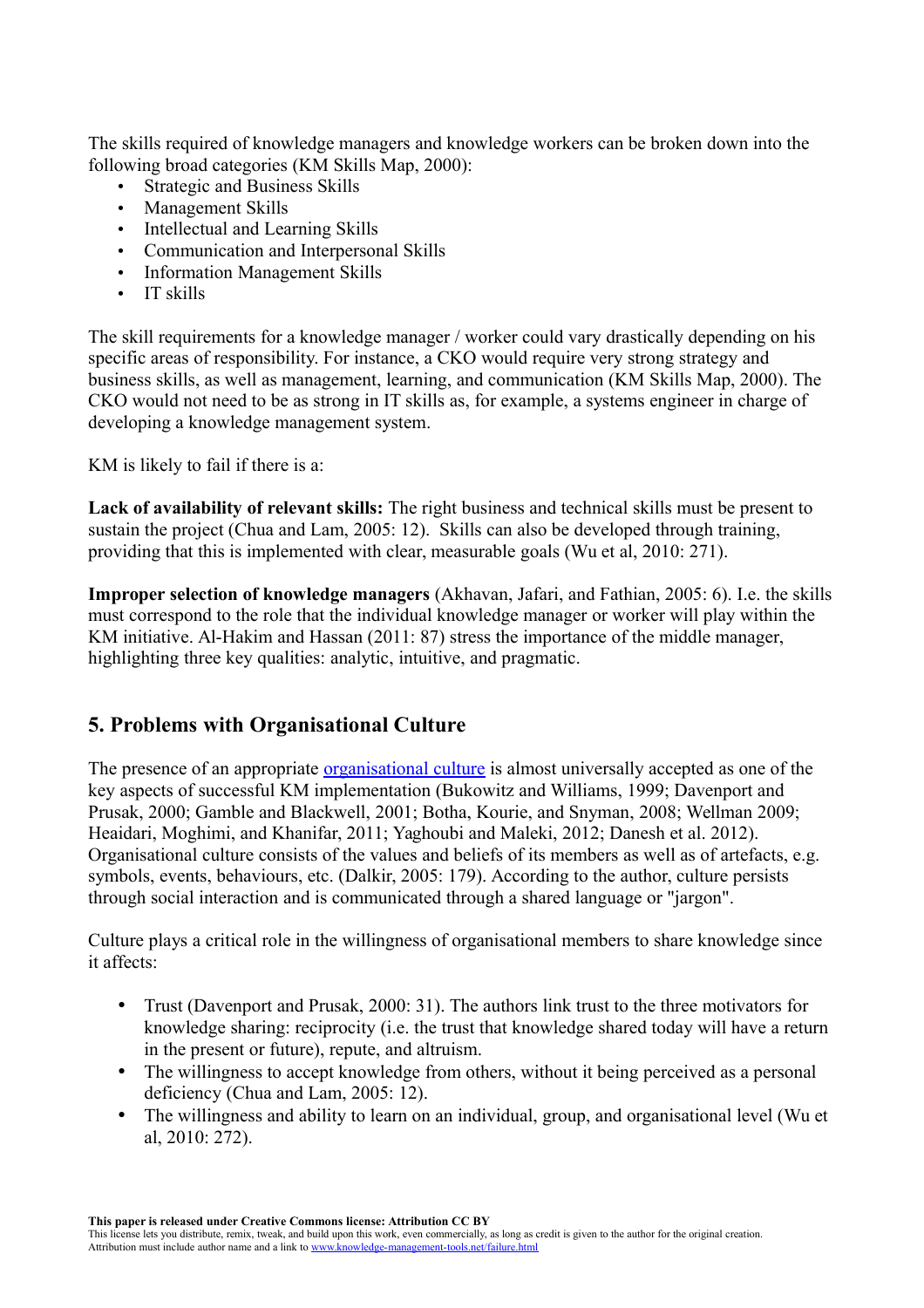- The support of informal communication, mistake tolerance, positive project culture, and senior management commitment (Danesh et al, 2012: 3894).
- Openness to change (Weber, 2007: 336).
- The desire and ability to experiment, learn, and innovate (Skyrme, 2011a).
- The willingness to be open and honest and to admit mistakes (Pettersson, 2009: 1742).
- Management of business processes and reaction to external changes (Wu et al, 2010: 268).

Culture can vary on an organisational or community level. Since knowledge management initiatives span functions and departments, an understanding of all the facets of an organisation's culture is critical. The process of changing culture is particularly difficult due to the fact that it is history dependent and used as a socialising mechanism for new organisational members (Beitler, 2005). It also reaffirms itself, since cultural misfits are less likely to be recruited in the organisation or promoted to a higher position (Gamble and Blackwell, 2001: 93-94). However, the management of culture is essential for successful implementation of KM.

### **6. Improper Organisational Structure**

The structure of the organisation plays an important role in determining how power is distributed, how decisions are made, the degree of "freedom" in the company, and the barriers between different groups and individuals. Organisational structure therefore strongly influences the ability and willingness of people and communities to share and create knowledge, and it also determines how the KM programme is actually managed. Organisational structure has been listed by numerous authors as an important element in the implementation of KM (Guptara, 1999; Lee and Choi, 2000; Davenport and Vopel, 2001; Singh and Kant, 2008; Wu et al, 2010, Tan, 2011; Yazdani, Yaghoubi, and Hajiabadi, 2011).

Wu et al. (2010: 265) identify three dimensions of organisational structure: centralisation, formalisation, and complexity.

**Centralisation:** The degree to which decision making is centralised. In highly centralised organisations, decisions are made by few managers at the top of the organisation. This puts a heavy demand on the cognitive capacity of these managers (Fredrickson, 1986 in Mukherji et al, 2004: 185). Various authors have identified decentralised structures as being more suited for KM (Lee and Choi, 2000; Claver-Cortés, Zaragoza-Sáez, and Pertusa-Ortega, 2007; Chen and Huang, 2007; Yazdani, Yaghoubi, and Hajiabadi, 2011).

**Formalisation:** The extent to which behaviours in an organisation are governed by rules, policies, and so on (Wu et al, 2010: 265). Conversely, it can be the degree to which informal networks are discouraged, tolerated, or encouraged within the organisation. These aspects are closely linked to what Brown and Duguid (1991) call canonical and non-canonical practice, where the former refers to adherence to formal rules and procedures, while the latter refers to the informal routines that are the true source of problem-solving and innovation. In general, rigid, formal structures are regarded as being detrimental to KM (Guptara, 1999: 26; Singh and Kant 2008: 143; Yazdani, Yaghoubi, and Hajiabadi, 2011: 105).

**Complexity:** This is "the condition of being composed of many, usually, though not necessarily, interrelated parts" (Mukherji et al., 2004: 185). Companies are usually divided by function, region,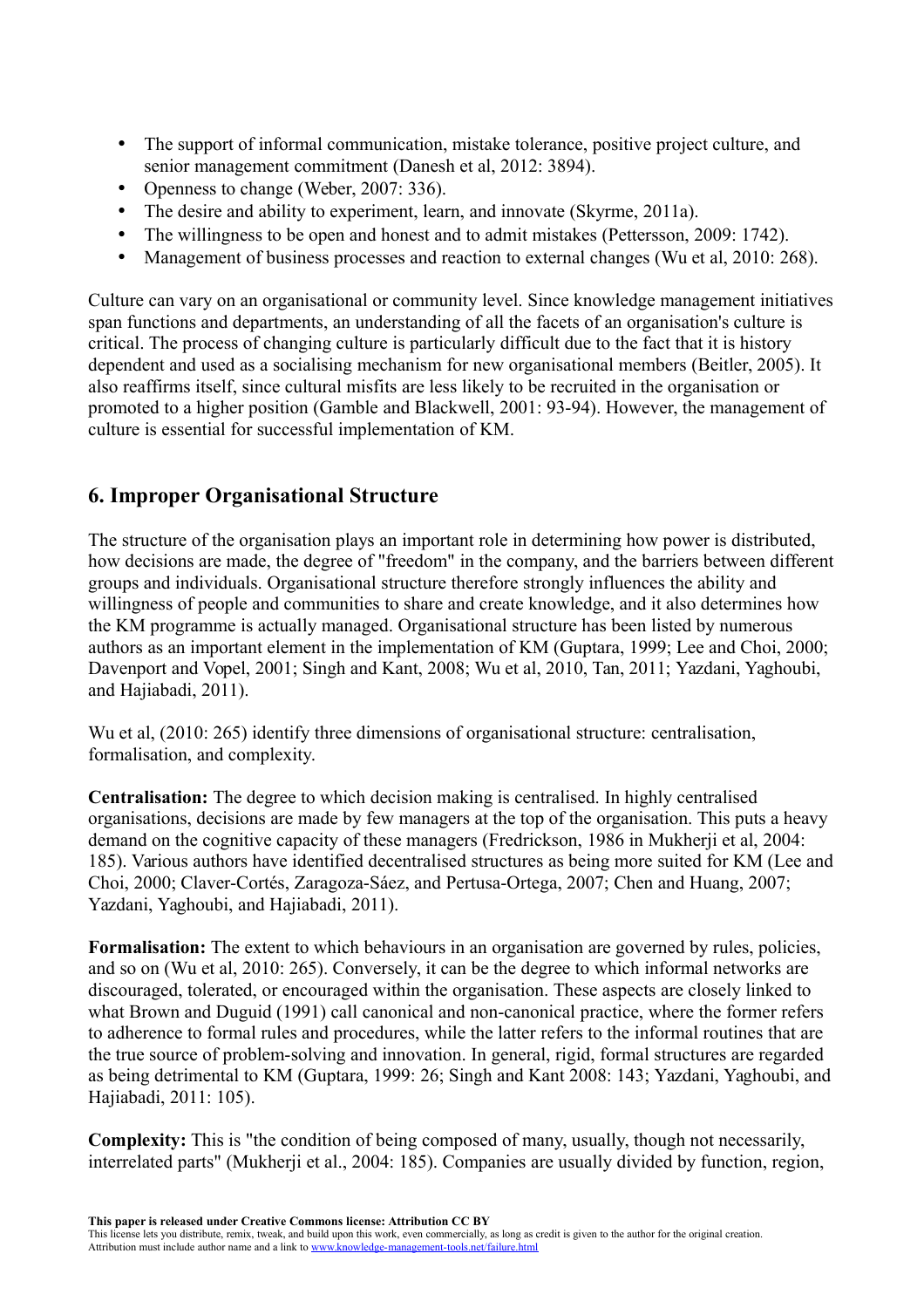business unit, or division, and this tends to hinder KM because each of these is usually worried about its own bottom line (Guptara, 1999: 26). Simpler structures make it easier for KM to be implemented (Tan, 2011). The complexity of the organisational structure also affects how it must be managed and what managerial roles are necessary to effectively implement KM.

There is no specific formula regarding organisational structure. However, there is no question that structure influences KM on many levels, and an improper structure can lead to a variety of problems with knowledge sharing, organisational learning, effective decision-making, effective management of KM initiatives, and so on.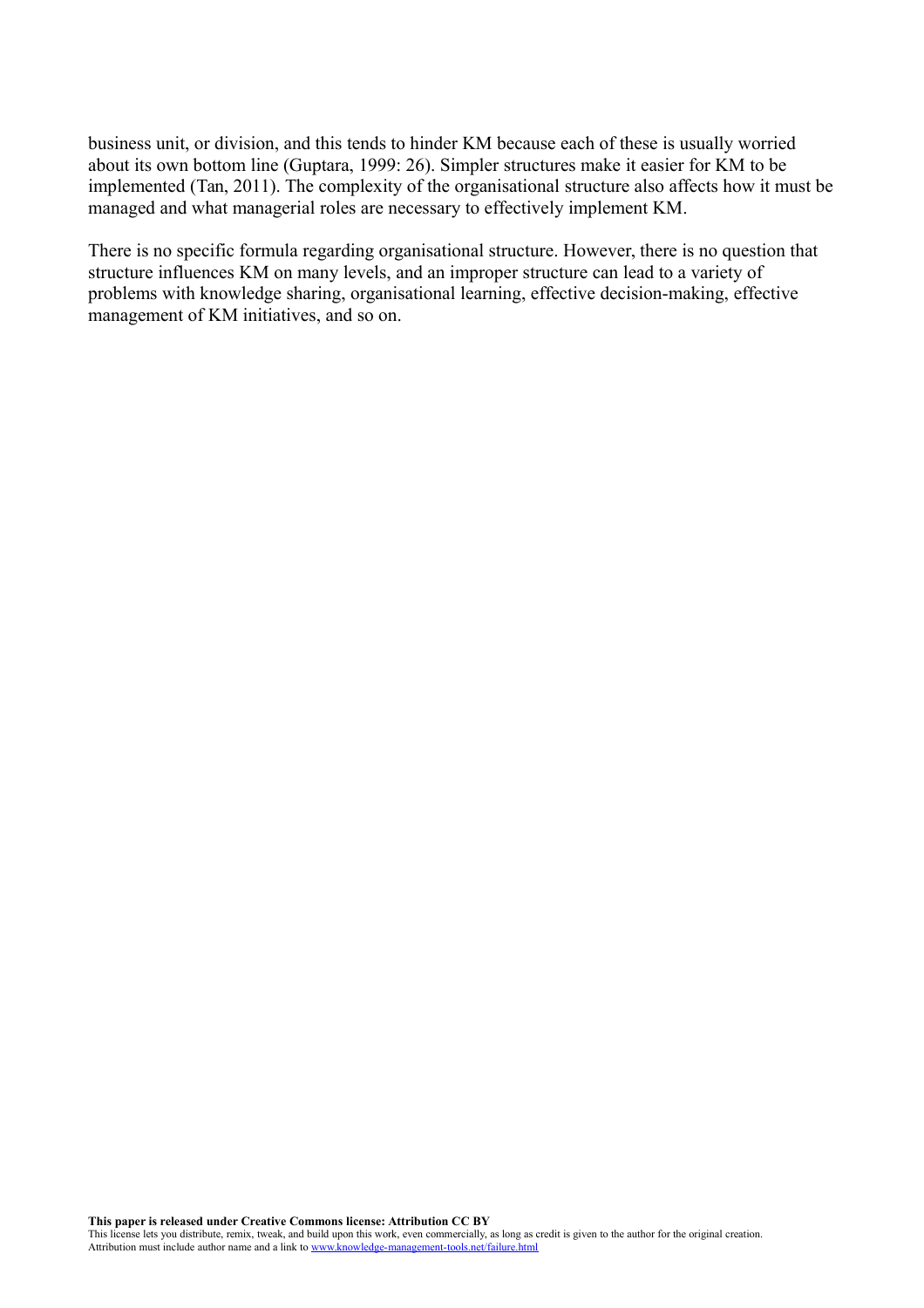## **Resultant Failure Factors**

### **1. Lack of Widespread Contribution**

Lack of contribution from members/stakeholders of the organisation has been listed as a failure factor by several authors, albeit in different ways.

The available theory can be organised into three general categories:

- 1. Lack of contribution because stakeholders were not asked/encouraged to contribute.
- 2. Lack of contribution because stakeholders were unable to contribute.
- 3. Lack of contribution because stakeholders were unwilling to contribute.

"Contribution" in this case refers to *adding* knowledge to KM processes/systems or *improving* KM initiatives. Issues concerning the lack of *use* of the knowledge are dealt with under resultant factor 2.

#### **Lack of contribution because stakeholders were not asked/encouraged to contribute:**

Weber (2007: 334) indicates that KM initiatives risk failure when they are designed without input from all the organisation's stakeholders, pointing to the importance of community processes and organisational culture. Yip, Ng, and Lau (2012: 264) found that employee contribution raised the perceived benefits of KM. Other recent studies have also correlated employee contribution to KM success (Heaidari, Moghimi, and Khanifar, 2011; Yazdani, Yaghoubi, and Hajiabadi, 2011).

Finally, Fontaine and Lesser (2002: 3) list the limitation of KM activities to organisational boundaries as a failure factor since this ignores valuable external sources such as customers.

#### **Lack of contribution because stakeholders were unable to contribute:**

A lack of involvement can also occur when organisational members are unable to contribute with their knowledge. Chua and Lam (2005: 12) present a case where valuable knowledge remained untapped because of ineffective means of extracting it from discussions. Ölçer (2007: 260) lists 27 barriers to KM, the third highest of which is a lack of contact between employees to the detriment of knowledge sharing. Weber (2007:334) points to inadequate technology as another failure factor that may impose limitations on how users can share their knowledge (more on this under resultant factor 4).

**Lack of contribution because stakeholders where unwilling to contribute:** Probably the most important failure factor is the lack of willingness of users to contribute to the KM efforts. As discussed earlier, knowledge sharing depends on organisational culture and its ability to foster reciprocity, openness, and trust. Several authors have discussed the factors leading to a lack of willingness to contribute:

- Weber (2007: 334) found that KM initiatives can fail when organisational members fear the consequences of their contributions. For example, they may fear criticism or they may see the knowledge itself as a means of obtaining influence (Disterer 2001 in Weber 2007: 334).
- Weber (2007: 335) found that KM initiatives can fail when there is no perceived value to contributing.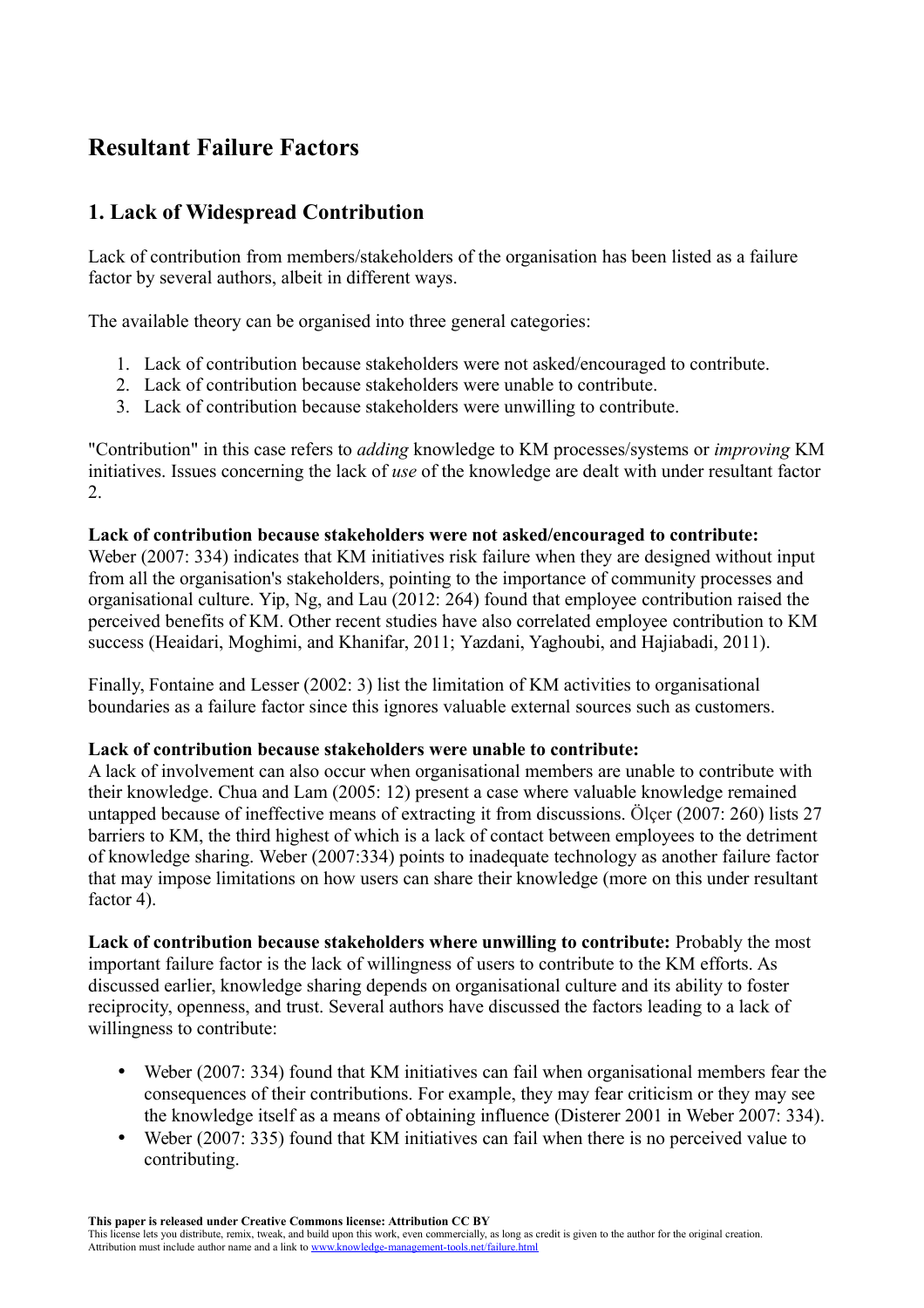- Akhavan, Jafari, and Fathian (2005: 6) found that resistance to change was a major impediment in the implementation of [knowledge management systems.](http://www.knowledge-management-tools.net/knowledge-management-systems.html)
- Wu et al (2010: 270) discuss how peer collaboration and open communication are dependent on organisational culture.
- Lee and Choi (2000: 226) found knowledge creation to be dependent on trust.
- Chua and Lam  $(2005: 12)$  and Ölcer  $(2007: 260)$  found the lack of willingness to share knowledge to be an important failure factor. This is a problem when knowledge is regarded as a source of power Ölçer (2007: 260) or when a corporate culture places value on individual genius rather than collective work (Dalkir, 2005: 133).
- Chua and Lam (2005: 12) found that in some cultures individuals may perceive accessing another member's knowledge as a sign of inadequacy.

### **2. Lack of Relevance, Quality, and Usability**

The previous point dealt with the lack of contribution of stakeholders. This section deals with problems associated with using the resulting knowledge and knowledge repositories. However, accessibility issues related to technology are dealt with under resultant factor 4.

There are essentially three potential problems pertaining to relevance, quality, and usability:

- 1. When KM is not aligned to the organisational strategy.
- 2. When knowledge is not relevant to the user.
- 3. When knowledge is hard to understand or apply.

**Lack of alignment to organisational strategy:** To begin with, I would like to point the user once again to the knowledge management definition used in this article. There are two aspects of this definition that are crucial here, namely "vital knowledge" and "in pursuit of business objectives", both of which imply knowledge that is useful and critical for the organisation's success. No matter how well implemented a KM project is, if it fails to provide knowledge that fulfils these criteria, it will likely be deemed a failure.

Fontaine and Lesser (2002: 1) list failure to align KM to strategic objectives as a failure factor. They claim that this occurs, the organisation may waste resources on unimportant projects while neglecting key requirements.

**When knowledge is not relevant to the user:** The issue of relevance and/or refinement of knowledge and information is perhaps one of the most prevalent failure factors, and one which has been addressed by numerous authors (Fontaine and Lesser, 2002; Chua and Lam, 2005; Weber, 2007; Pettersson, 2009, Yazdani, Yaghoubi, and Hajiabadi, 2011).

Fontaine and Lesser (2002: 2) point to the lack of content management as a failure factor in KM, which leads to an overload of outdated content. Contextualisation and currency are also presented as a failure factor by Chua and Lam (2005: 12). Weber (2007: 335) links failure to a lack of monitoring of knowledge quality and goes on to mention that contributors must be aware of the specificity of when knowledge is worth transferring, so as to avoid sharing useless knowledge or not sharing at all.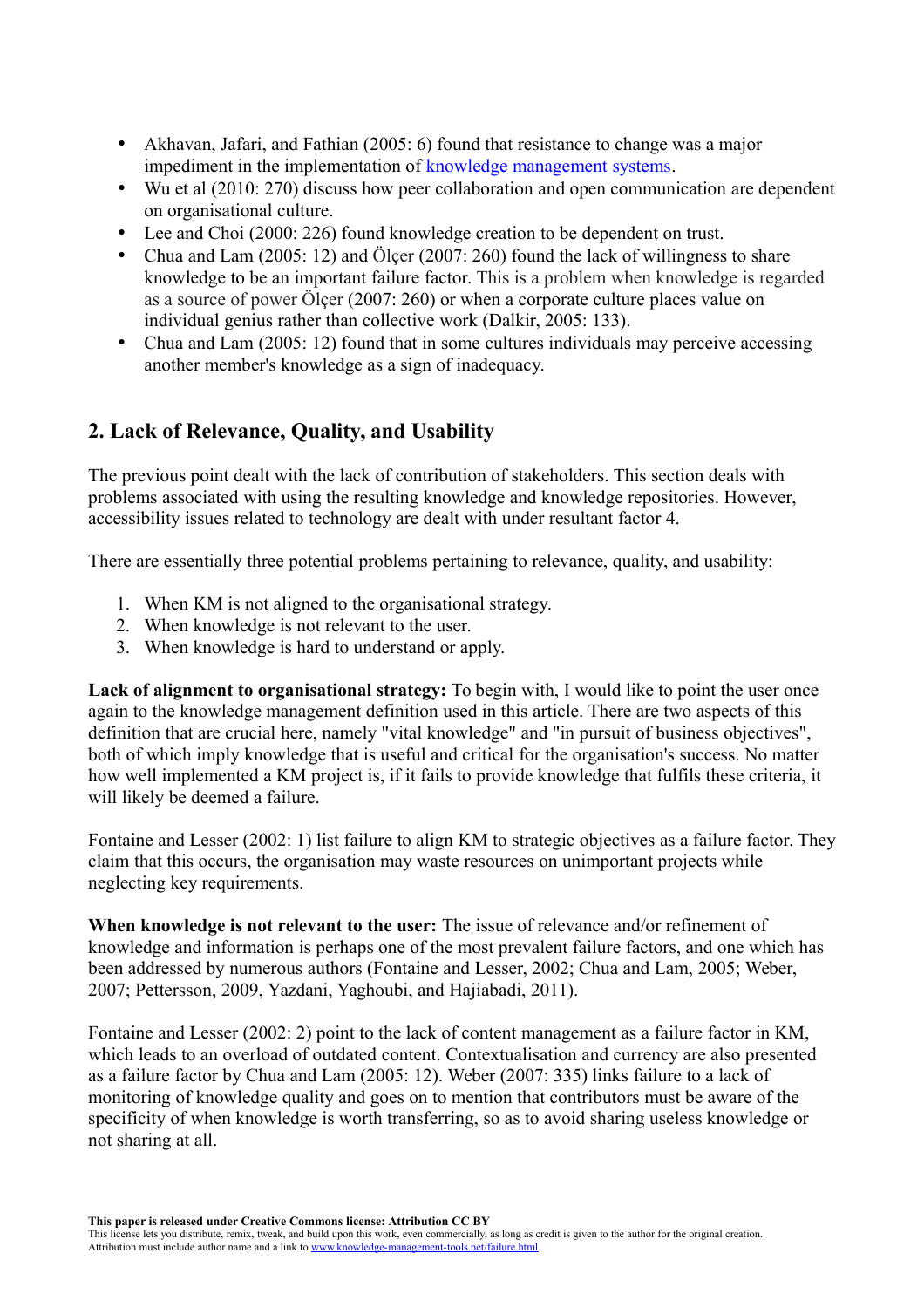More generally, failure can occur due to a lack of connection between knowledge/information and the needs/work of individuals (Fontaine and Lesser, 2002: 2; Pettersson, 2009: 1742). Continuous evaluation and refinement of knowledge is therefore required (Yazdani, Yaghoubi, and Hajiabadi, 2011: 114). Khalifa and Jamaluddin (2012: 163) also correlated knowledge audits with successful KM implementation.

**When knowledge is hard to understand or access:** Sometimes relevant knowledge can be hard to understand, apply, or access. Chua and Lam (2005: 12) found one of the failure factors to be improperly structure content, which made it difficult for the practitioner to use and apply the knowledge. Ölçer (2007: 260) found that four of the greatest barriers to KM were the inability to use information, the inability to interpret information, the lack of contact between employees for the purpose of knowledge sharing, and the inability to access knowledge. Similarly, Weber (2007: 334) talks of failure due to problems with knowledge transfer. These problems include both the context specific nature of knowledge - i.e. the difficulty for a different user to understand how to apply knowledge in a different circumstance - as well as problems with the second user's absorptive capacity.

### **3. Overemphasis on Formal Learning, Systematisation, and Determinant Needs**

The problem is that the implementation of KM is often dominated by two camps, HR and IT, both of which strive to build tools for navigating knowledge in a systemised way, and both of which try to make knowledge searchable, retrievable, and replicable (Jackson and Williamson, 2011: 57). Fontaine and Lesser (2002:2) warn that over-emphasis on formal learning is a failure factor. They indicate that the majority of learning is informal and thus advocate an approach emphasising mentoring and communities of practice.

Jackson and Williamson (2011: 61) explain that a "fully systematized approach to knowledge management cannot materialize knowledge as a strategic asset... because it fails to satisfy the unanticipated, indeterminate needs that can only be met through communicative practices." These practices, which often become neglected or marginalised, create knowledge assets that are inimitable and non-substitutable, and which therefore are the source of strong competitive advantage (Jackson and Williamson, 2011: 66).

So, while the use of both strategies will yield advantages relative to focusing on just one (Storey and Kahn, 2010: 406), it is important that the pursuit of formal learning and systematisation does not stifle informal learning and indeterminate needs, as indicated by the authors above.

### **4. Improper Implementation of Technology**

Technology has always been a rather tricky issue within KM, and it routinely appears as a key component (e.g. Gamble and Blackwell, 2001; Waltz, 2003; Botha, Kourie, and Snyman, 2008), as a success factor in several recent studies (Altaher, 2010; Allameh, Zare, and Davoodi, 2011; Heaidari, Moghimi, and Khanifar, 2011; Yaghoubi1 and Maleki, 2012), and as a potential failure factor (Benassi, Bouquet, and Cuel, 2003; Chua and Lam, 2005; Weber, 2007; Singh and Kant, 2008).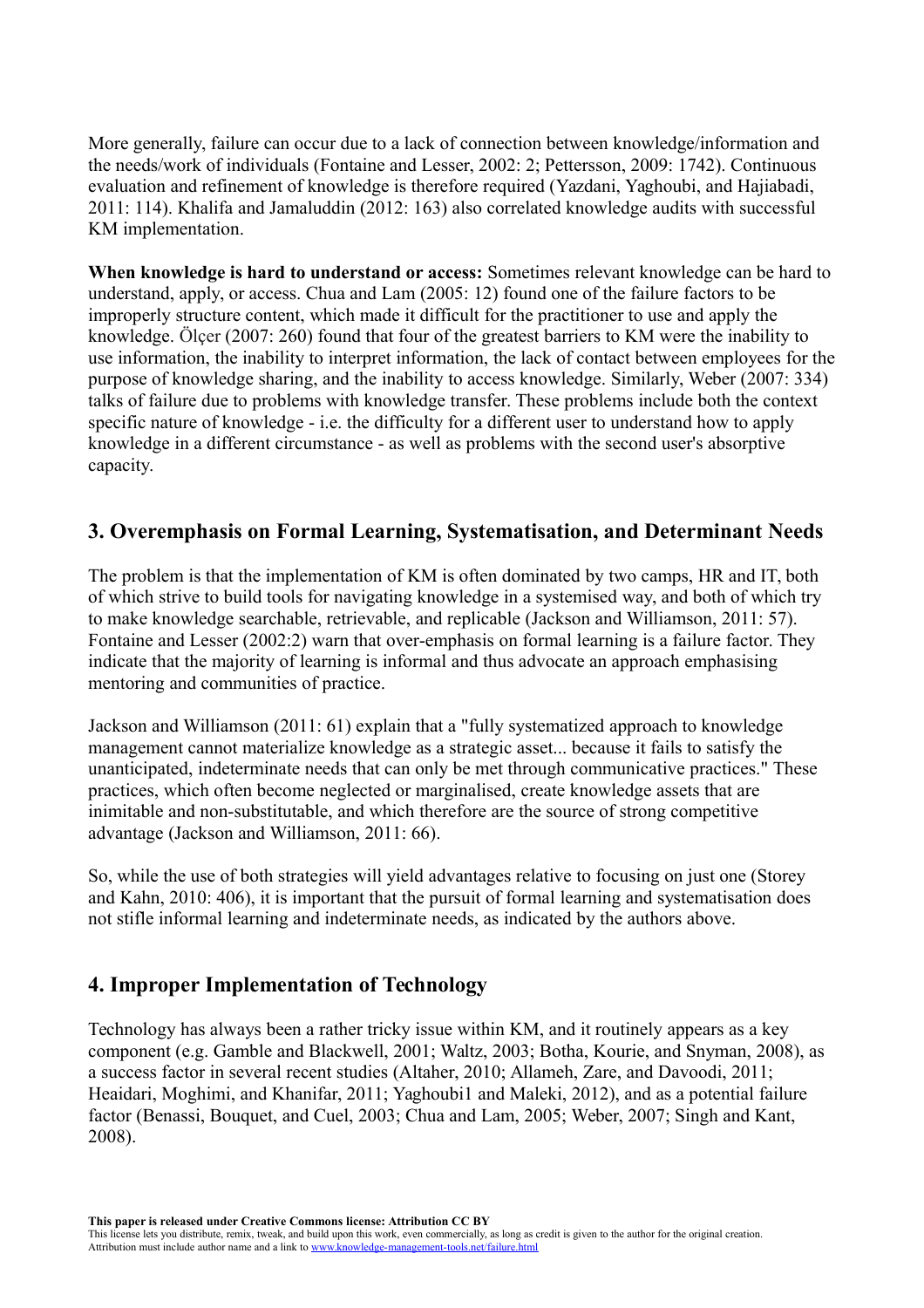There are three general problems that an organisation may encounter when implementing a knowledge management system (KMS):

- 1. Poor performance.
- 2. Poor fit with organisational processes and culture.
- 3. Over-reliance on technology.

**Poor performance and acceptance:** Problems related to KMS performance include: poor technical infrastructure (Chua and Lam, 2005: 12; Singh and Kant, 2008: 143), poor representation of knowledge (Benassi, Bouquet, and Cuel, 2003), and poor usability (Chua and Lam, 2005: 12). In other words, failure can occur due to IT systems that can either not handle the demand placed on them, that represent knowledge in a way that does not meet the needs of its users, or that are not user-friendly.

**Poor fit with organisational processes and culture:** Achieving organisational goals depends upon organisational processes, and therefore, failure will occur if KMS are not integrated with said processes (Weber, 2007:334). Benassi, Bouquet, and Cuel (2003) argue that the technological architectures must be compatible with the organisational model. According to the authors, failure can occur when a decentralised technology infrastructure is combined with a centralised organisational model or vice versa.

Furthermore, organisational culture plays a role in determining whether or not the system is accepted by members of the organisation (Gamble and Blackwell, 2001: 177; Hecht et al, 2011). The IT infrastructure plays a key role in KM, but it is not a solution in itself; it requires a preexisting knowledge-sharing culture (Milovanovic, 2011).

**Over-reliance on technology:** Technology plays an important but limited role in KM, particularly when dealing with tacit knowledge. Chua and Lam (2005: 12) found that an over-emphasis on KMS led to a neglect of tacit knowledge. Botha, Kourie, and Snyman (2008: 132) warn that tacit knowledge is still best transmitted from person to person and "the more tacit the knowledge, the less high-tech the solution". The authors (2008: 124) also point out that although IT is an enabler of KM, it is not sufficient by itself.

The idea is that failure is likely to occur when the IT system is seen as a solution in itself. Moreover, failure can also occur if the limitations of the IT systems, particularly in regards to tacit knowledge, are not well understood. Weber (2007: 336) summarises this nicely by saying: "KM approaches should adopt technology only when it is suitable for a task."

### **5. Improper Budgeting and Excessive Costs**

Successful KM requires adequate financing as well as sound financial management (Goodluck, 2011: 3). Appropriate or inappropriate budgeting depends on leadership and management support (Anantatmula and Kanungo, 2007: 6). Budgeting in turn affects the ability to develop technology (Anantatmula and Kanungo, 2007: 6) and encourages accountability (Goodluck, 2011: 8). However, traditional "negative" accountability and centralised budgets may be inappropriate in decentralised organisations and unstructured environments (Ballart and Zappico, 2005: 7).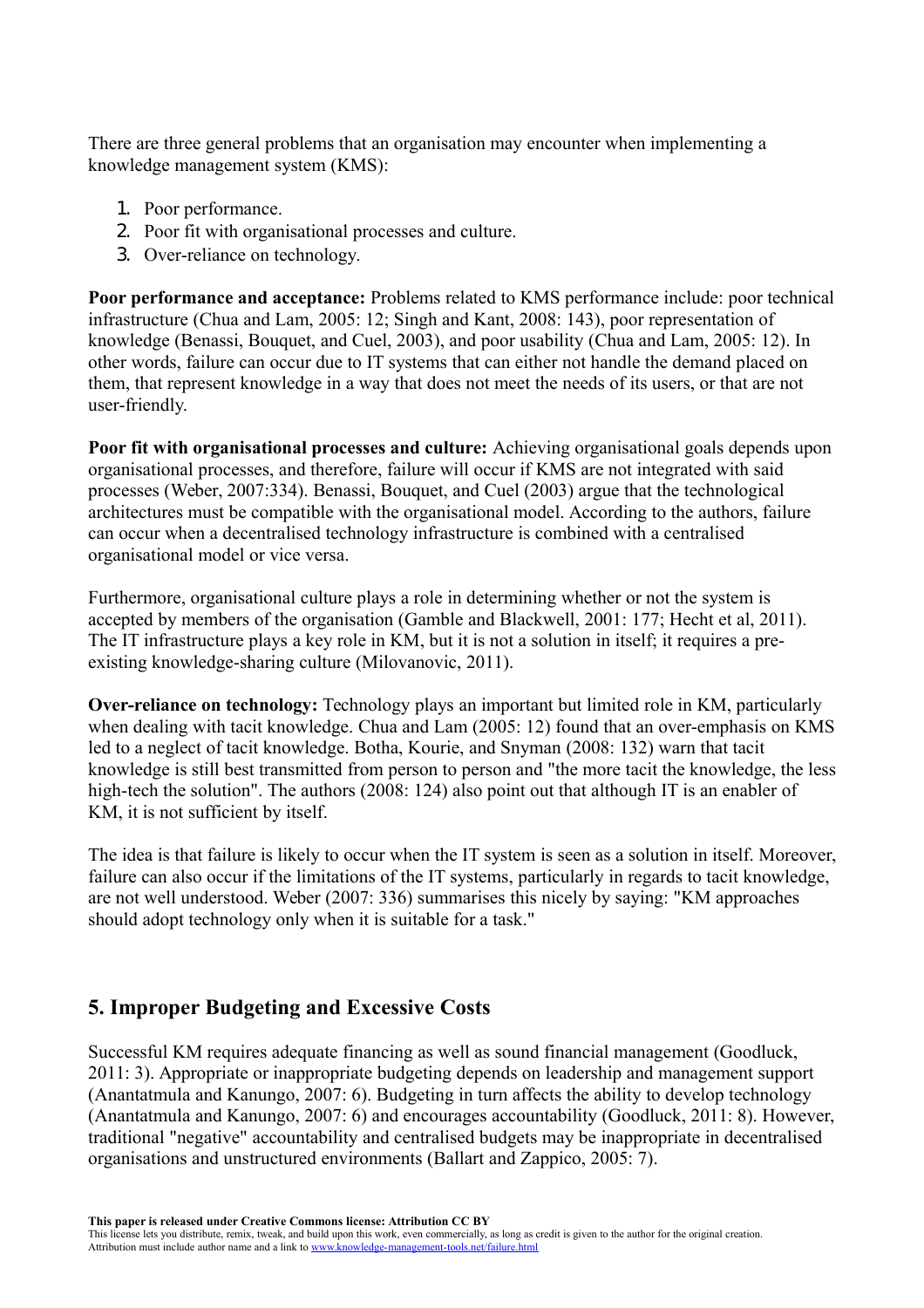Resource- and budget-related failure factors include:

- Inappropriate method or lack of budgeting (Ballart and Zapico, 2005; Goodluck, 2011).
- Excessive cost of KM implementation (Chua and Lam, 2005: 12).
- Lack of a separate budget (Akhavan, Jafari, and Fathian, 2005: 6).
- Maintenance cost of KMS (Chua and Lam, 2005: 12).

### **6. Lack of Responsibility and Ownership**

Without the enforcement of managerial responsibilities, an organisation may end up with no control of the shared or reused knowledge (Weber, 2007: 335). Various authors and studies have emphasised different managerial levels, with Pettersson (2009: 1742) pointing to the need for central management responsibility, Hasanali (2002: 2) emphasising the role of stewards present throughout the organisation and acting below the central KM team, and Weber (2007) as well as Rajender and Kumar (2012) who discuss managerial responsibilities at all levels. Structure and responsibility is another factor that affects accountability (Hasanali, 2002: 2-3).

The other aspect of this failure factor is the lack of ownership. Ownership in this case refers both to owning mistakes and also to the willingness to take up tasks proactively. Singh and Kant (2008: 144) identified the lack of willingness to assume responsibility among employees as a KM barrier, and one which is largely dependent on organisational culture. Similarly, Pettersson (2009: 1742) listed culture as the reason behind the reluctance to admit to mistakes for fear of the consequences.

### **7. Loss of Knowledge from Staff Defection and Retirement**

Staff defection and retirement can lead to failure of KM implementation (Ölçer 2007: 260; Singh and Kant, 2008: 144). Failure to plan ahead and transfer key knowledge can lead to problems for the organisation. In his study of large Turkish companies, Ölçer (2007: 260) found that high staff defection was the second highest problem among the 27 barriers to KM that he investigated.

Ölçer (2007: 260) points to the need to transfer key knowledge before employees retire. The issue of knowledge retention has also been addressed by Liebowitz (2011: 1), who indicates that the process of retaining knowledge should be integrated into the organisation from the instant the employee is hired. According to Liebowitz, few organisations have formal strategies in place for knowledge retention. Once retired, key employees can still act as a valuable resource for the firm and can be brought back, for example as consultants (Liebowitz, 2009: 28; Yazdani, Yaghoubi, and Hajiabadi, 2011: 114)

The bottom line is that if the organisation does not plan ahead and identify and protect its key knowledge resources, its KM initiatives risk failure.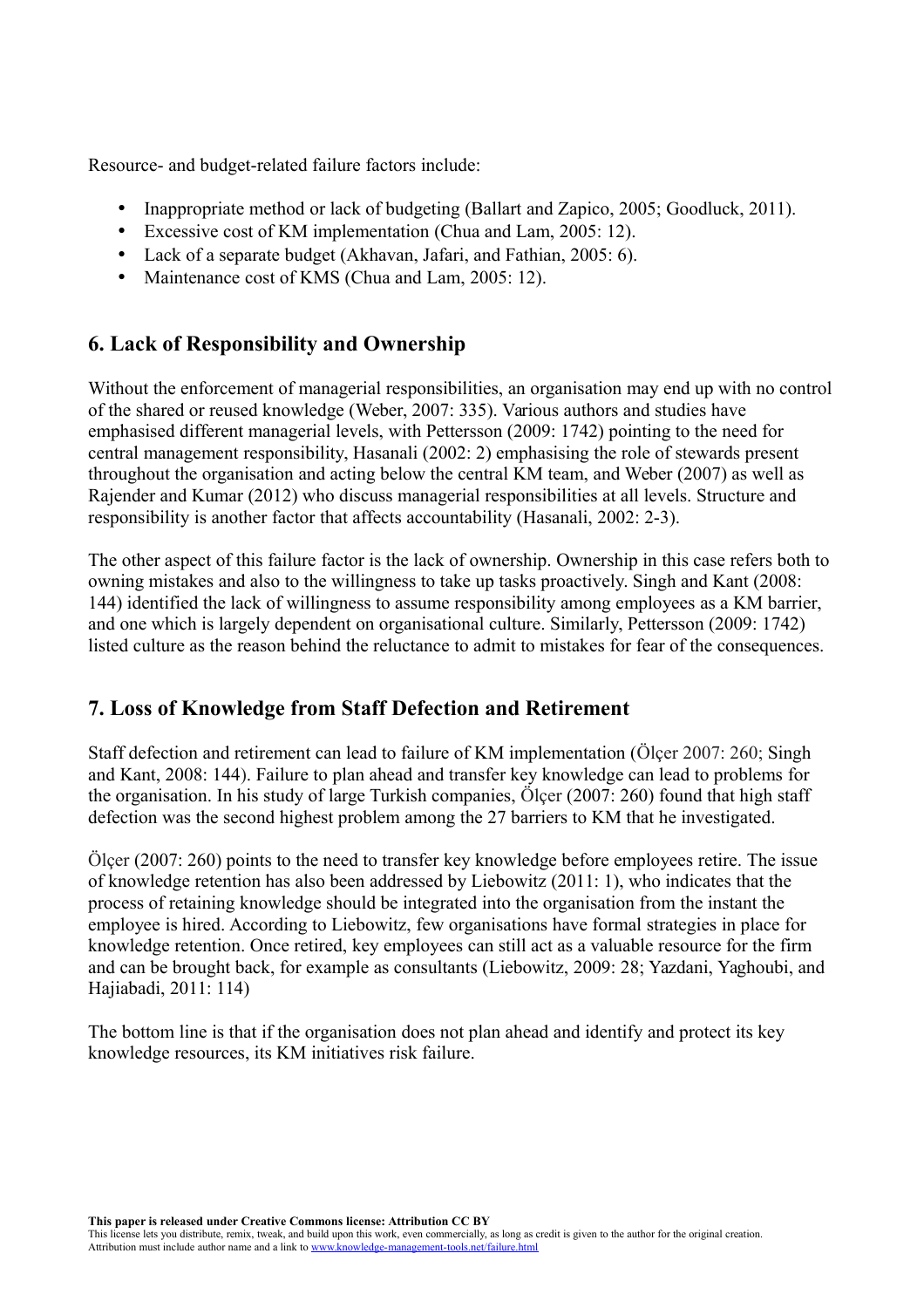## **Conclusion**

In this article I have endeavoured to synthesise and organise the key failure factors from the abundant body of literature on KM. To do so, I presented six general factors, which I labelled "causal factors". These encompassed the governing aspects of a KM project and included areas such as management support, organisational culture, and organisational structure.

The latter part of this paper investigated the more specific problems, labelled "resultant failure factors". The problems outlined in these factors would generally come about as symptoms of deficiencies with one or more of the causal factors. For instance, losing knowledge due to staff retirement is a result of poor planning. Similarly, a lack of widespread contribution could be the result of an inadequate organisational culture.

The objective was not to provide an accurate simulation of the interaction of failure factors within the organisation, and no effort was made to establish specific links between different factors or to present any kind of cause and effect hierarchy. Rather, the aim was to synthesise existing theory in a logical and user-friendly way, for the benefit of practitioners and students alike.

On a final note, after reviewing much of the available literature, additional research is needed to more precisely identify the cause and effect between different failure factors. Similarly, further research in the relationships between failure/success factors and specific operating conditions would also be useful. Such conditions could include aspects such as technological intensiveness, company size, and even national culture.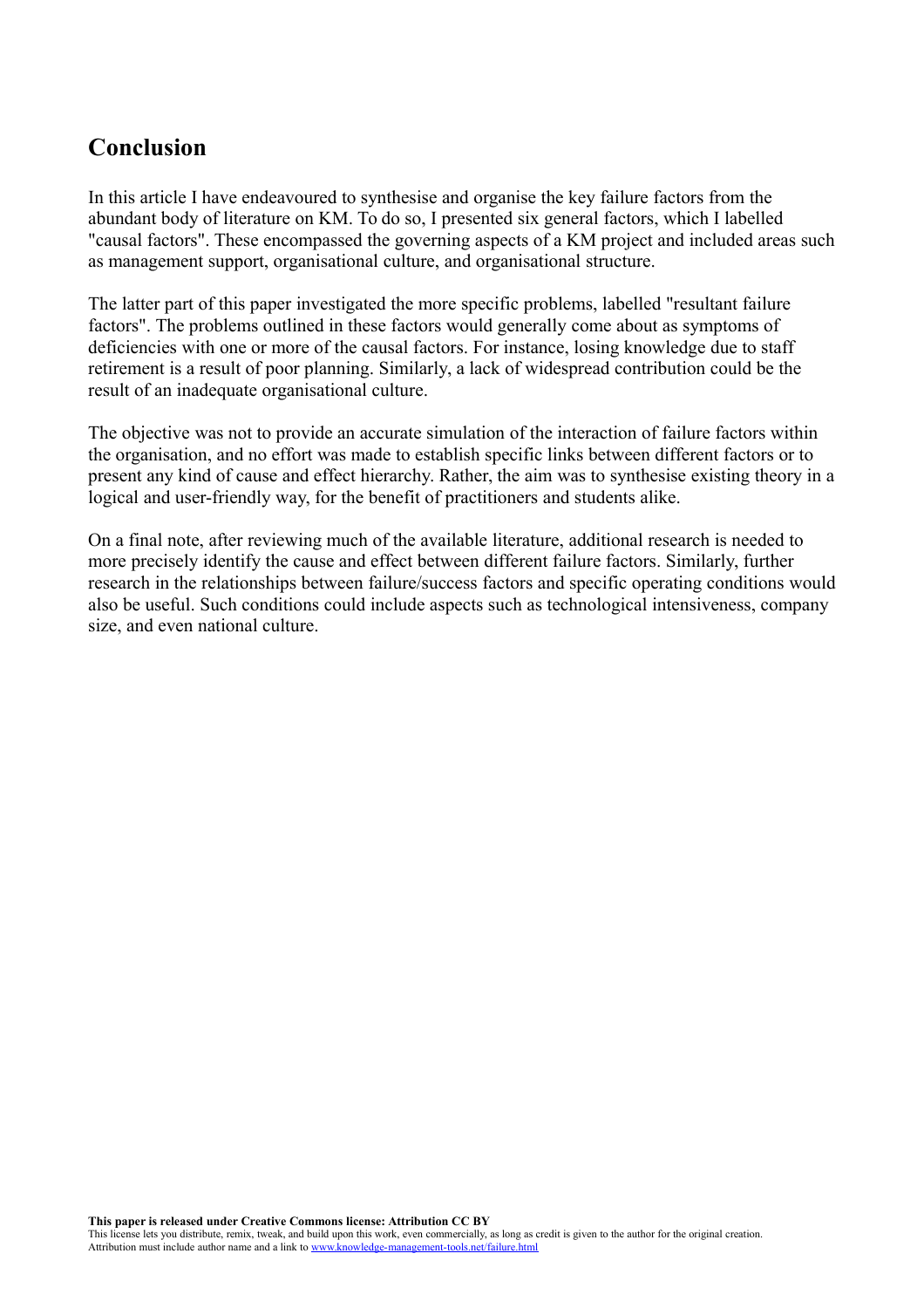### **About the Author**



Alan Frost graduated from the Copenhagen Business School in 2003 with an M.Sc. in Economics and Business Administration – Management of Technology. His master's thesis, written with Yosuke Ueda M.Sc., was titled "Knowledge Management and the Role of IT".

Today Alan runs the site [Knowledge Management Tools](http://www.knowledge-management-tools.net/) as well as the marketing & translation company [Wordcraft Marketing.](http://www.wordcraft.dk/)

Email: alan@knowledge-management-tools.net

## **References**

Ahn, J.H. and Chang S.G. (2004), 'Assessing the contribution of knowledge to business performance: the KP3 methodology', *Decision Support Systems*, no. 36, pp. 403– 416.

Akhavan, P., Jafari, M., and Fathian, M. (2005), 'Exploring Failure-Factors of Implementing Knowledge Management Systems in Organizations', *Journal of Knowledge Management Practice*, [electronic], vol. 6, May, pp. 1-8, Available: http://www.tlainc.com/jkmpv6.htm

Al-Hakim, L.A.Y. and Hassan, S. (2011), 'The role of middle managers in knowledge management implementation for innovation enhancement', International Journal of Innovation, Management and Technology, vol. 2, no. 1, pp.86-94.

Allameh, S.M., Zare, S.M., and Davoodi, S.M.R. (2011) 'Examining the Impact of KM Enablers on Knowledge Management Processes', *Procedia Computer Science*, vol 3, pp. 1211-1223.

Altaher, A.M. (2010) 'Knowledge Management Process Implementation 2011', *International Journal of Digital Society* (IJDS), Vol. 1, Issue 4, December, pp. 265-271

Anantatmula, V. S. and Kanungo, S. (2007) 'Modeling enablers for successful KM implementation', *Proceedings of the 40th Hawaii International Conference on System Sciences*.

Ballart, X. and Zapico, E. (2005) 'Evaluation Knowledge for Strategic Budgeting', in Ray Rist, R. and Stame, N. (eds). *From Studies to Streams. Working Group on Knowledge Management. New Brunswick, N. J.*, Transaction Publishers.

Beitler, M. (2005). *Organizational Culture Change: Is It Really Worth the Effort?*, available: http://ezinearticles.com/?Organizational-Culture-Change:--Is-It-Really-Worth-the-Effort? andid=102525 [25 Jan. 2013].

Benassi, M., Bouquet, P., and Cuel, R. (2002), '*Success and Failure Criteria for Knowledge Management Systems*', Vol. 0212-32. EDAMOK Project, ITC-IRST.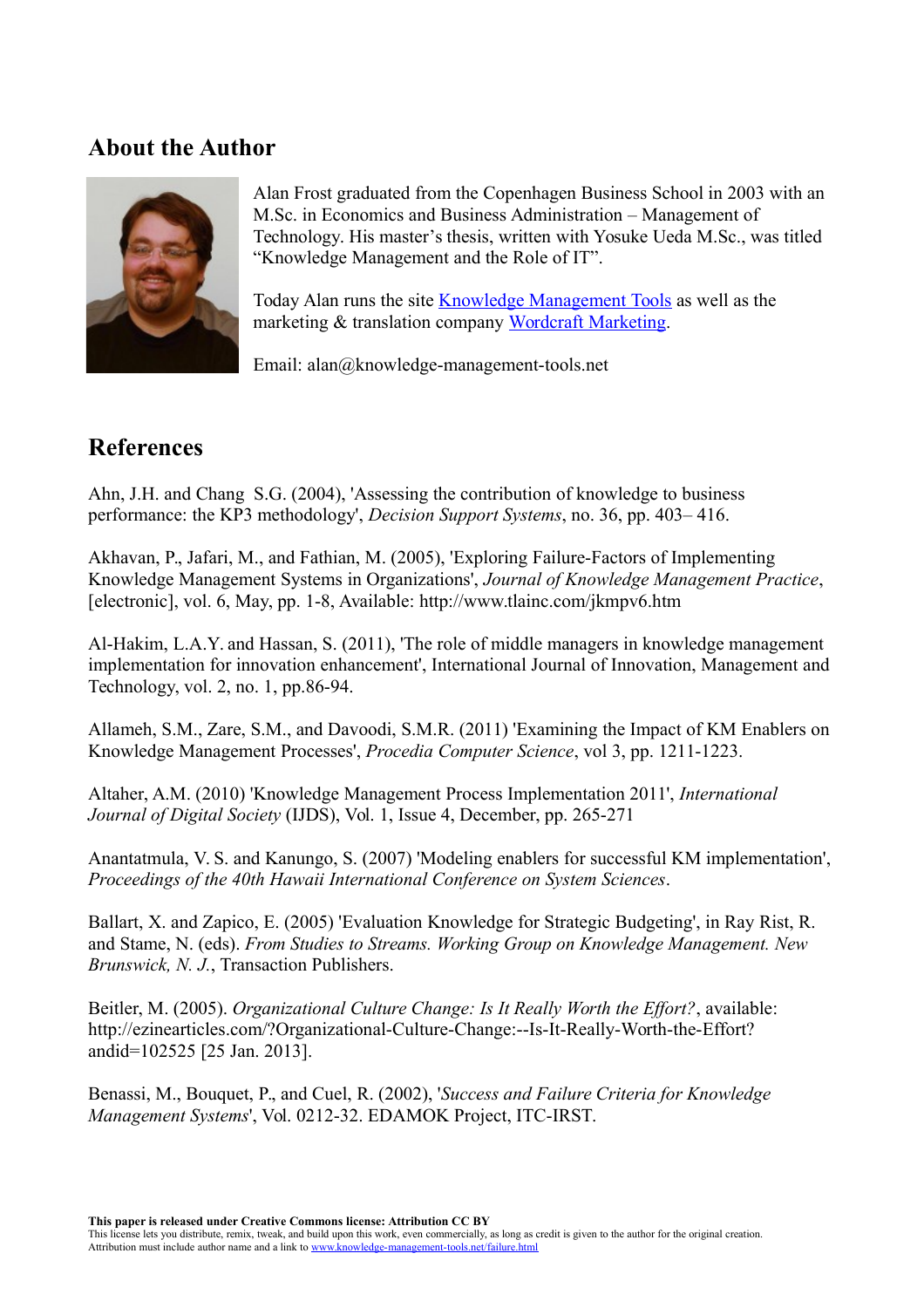Botha, A., Kourie, D., and Snyman R, (2008) *Coping with Continuous Change in the Business Environment, Knowledge Management and Knowledge Management Technology*, Chandice Publishing Ltd.

Brown, J.S. and Duguid, P., (1991), 'Organizational Learning and Communities of Practice. Toward a Unified View of Working', *Organization Science* vol.2, no.1, pp. 40-57.

Bukowitz, W. and Williams, R. (1999) *The Knowledge Management Fieldbook*, Financal Times/Prentice Hall.

Carlucci, D., Marr, B., and Schiuma, G. (2004) 'The knowledge value chain: how intellectual capital impacts on business performance', *Int. J. Technology Management*, Vol. 27, No. 6/7, pp.575–590.

Chong, S.C., Choi, Y.S. (2005) 'Critical Factors in the Successful Implementation of Knowledge Management', *Journal of Knowledge Management Practice*, [Electronic], June, available: http://www.tlainc.com/articl90.htm

Chua, A., and Lam, W. (2005) 'Why KM projects fail: a multi-case analysis', *Journal of Knowledge Management*, Vol. 9, No. 3, pp. 6-17

Chen., C. and Huang, J. (2007), 'How organizational climate and structure affect knowledge management-The social interaction perspective', *International Journal of Information Management.* Volume 27, Issue 2, April, pp. 104-118.

'Civilian Career Path Guide for Management of Technology, Information, and Knowledge, Volume 1 (2001), *Department of Navy*.

Claver-Cortés, E., Zaragoza-Sáez, P., and Pertusa-Ortega, E. (2007), 'Organizational Structure Features Supporting Knowledge Management Processes', *Journal of Knowledge Management*, Vol. 11 Iss: 4, pp. $45 - 57$ .

Dalkir, K. (2005) *Knowledge Management in Theory and Practice*, Elsevier Inc.

Danesh, S.Y.S., Rad, N.S., Mobasher, S. N., and Danesh, M. M. S. (2012) 'The Investigation of Mutual Relations of Success Factors of Knowledge Management in Project-Centered Organizations', *Journal of Basic and Applied Scientific Research*, vol. 2, no. 4, pp. 3888-3896.

Davenport, T., De Long, D., and Beer, M.C. (1998). 'Successful knowledge management projects', Sloan Management Review, 39 (2), pp. 43-57.

Davenport, T.H. and Prusak, L. (2000) *Working Knowledge: How Organizations Manage What They Know*, Harvard Business School Press, Boston, MA.

Davenport T. and Volpel S. (2001), 'The rise of knowledge towards attention management', *Journal of Knowledge Management,* 5(3), pp. 212–221.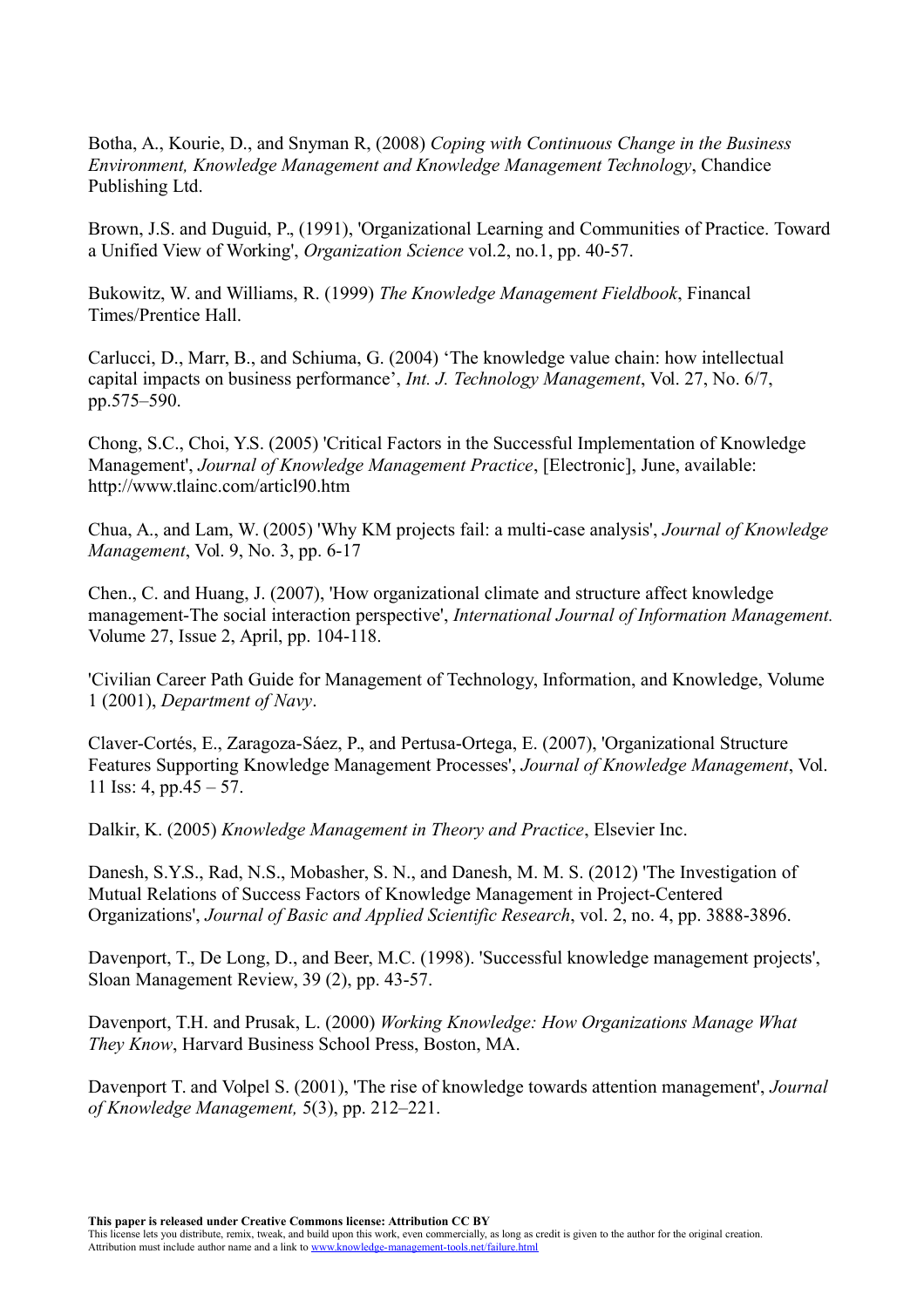Disterer, G. (2001) 'Individual and Social Barriers to Knowledge Transfer', Conference Proceedings 34th Annual Hawaii International Conference on System Sciences, Los Alamitos, CA:IEEE Press.

Fontaine, M. and Lesser, E. (2002) 'Challenges in managing organizational knowledge', *IBM Institute for Knowledge Based Organizations*

Gamble, P.R. and Blackwell, J. (2001) *Knowledge Management: A State of the Art Guide*, Kogan Page Ltd.

Goodluck, I. (2011), 'Budgeting for knowledge management in organizations', *Chinese Librarianship: an International Electronic Journal*, [electronic], no. 32, available: http://www.iclc.us/cliej/cl32goodluck.pdf

de Gooijer, J. (2000) 'Designing a knowledge management performance framework', *Journal of Knowledge Management*, Vol. 4 Iss: 4, pp.303 – 310.

Guptara, P. (1999) 'Why knowledge management fails: how to avoid the common pitfalls', *Knowledge Management Review*, Vol.9, July/August, pp. 26-29.

Hasanali, F. (2002), 'Critical success factors of knowledge management', [Online] available: http://polaris.umuc.edu/mts/TMAN/TMAN\_636/articles/csfs.pdf (02 Feb. 2013).

Heaidari, M., Moghimi, M.S., and Khanifar, H. (2011) 'The critical success factors in implementing knowledge management: agricultural organization in Islamic Republic of Iran', *British Journal of Science 54,* vol. 1, no.2, September, pp. 54-75

Hecht, M., Maier, R., Seeber, I., and Waldhart, G. (2011), 'Fostering adoption, acceptance, and assimilation in knowledge management system design', in: Lindstaedt, S., Granitzer, M.: i-KNOW '11 - *Proceedings of the 11th International Conference on Knowledge Management and Knowledge Technologies*. Graz, Austria - September 07-09, New York: ACM Digital Library, ISBN 978-1- 4503-0732-1, pp. 1 - 8.

Jackson, M.H. and Williamson, J. (2011), 'Challenges of implementing systems for knowledge management: Static systems and dynamic practices', in McPhee, R. and Canary H. (Eds.) *Communication and organizational knowledge: Contemporary issues for theory and practice*. Routledge.

Khalifa, Z.A., Jamaluddin, M.Y. (2012) 'Key Success Factors affecting Knowledge Management Implementation in Construction Industry in Libya', Australian Journal of Basic and Applied Sciences, vol. 6, no. 5, pp. 161-164

KM Skills Map (2000), TFPL

Lee, H., and Choi, B. (2000), 'Knowledge Management Enablers, Processes, and Organizational Performance: An Integration and Empirical Examination', *Journal of Management Information Systems, 20*(1), pp. 179-228.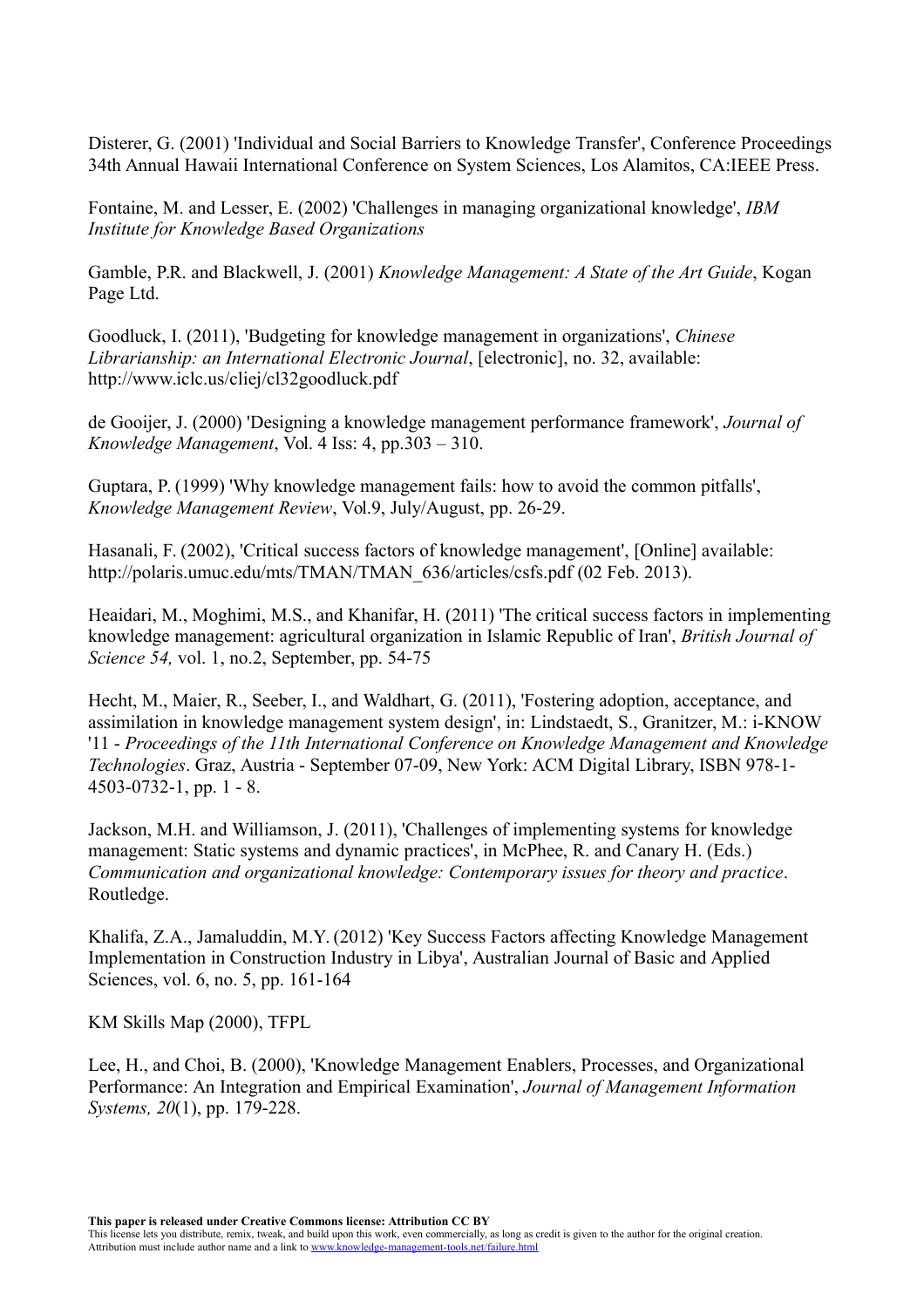Lee, K. C., Lee, S., and Kang, I. W. (2005). KMPI: Measuring knowledge management performance. *Information and Management*, *42*(3), pp. 469–482.

Liebowitz, J. (2009) *Knowledge Retention: Strategies and Solutions*, CRC Press, LLC

Liebowitz, J. (2011) 'Knowledge retention: What practitioners need to know', *KM World*, [electronic], Vol. 20, Issue 2, February, pp. 1-3 available: http://www.kmworld.com/Articles/Editorial/Features/Knowledge-retention-What-practitionersneed-to-know-73363.aspx

Market Research Definitions (2013), [Online], Available: http://www.marketresearchterms.com/k.php, [28 Jan. 2013].

Mika, P. and Akkermans, H. (2004) 'Towards a New Synthesis of Ontology Technology and Knowledge Management', *Technical Report IR-BI-001*, Free University Amsterdam **VUA** 

Milovanović, S. (2011) 'Aims and Critical Success Factors of Knowledge Management System Projects', *Economics and Organization* Vol. 8, No 1, pp. 31 - 40

Mukherji, A., Kedia, B.L., Parente, R., and Kock N (2004) 'Strategies, Structures and Information Architectures: Toward International Gestalts', *Problems and Perspectives in Management*, vol. 2, no. 3, pp. 181-195.

Ölçer, F. (2007) 'Practices of Knowledge Management in Companies: A Turkey Survey', Proceedings of I-KNOW '07, Graz, Austria, September 5-7

Onyancha, O.B. and Ocholla, D.N. (2009) 'Conceptualizing 'knowledge management' in the context of library and information science using the core/periphery model', *South African Journal of Information Management*, [electronic], vol. 11, issue 1, pp. 1-15, available: http://www.sajim.co.za/index.php/SAJIM/article/view/412/402

Pettersson, U. (2009), 'Success and Failure Factors for KM: The Utilization of Knowledge in the Swedish Armed Forces', *Journal of Universal Computer Science*, vol. 15, no. 8, pp. 1735-1743

Rajender, K. and Kumar, K.P. (2012) 'Knowledge Management Practices in SME Sector An Empirical Study', International Journal of Business and Management Tomorrow Vol. 2 No. 4, April, pp. 1-9.

Singh, M.D. and Kant, R. (2008), 'Knowledge management barriers: An interpretive structural modeling approach', *International Journal of Management Science and Engineering Management*, Vol. 3, No. 2, pp. 141-150

Storey, C. and Kahn, K.B. (2010), 'The Role of Knowledge Management Strategies and Task Knowledge in Stimulating Service Innovation ', *Journal of Service Research*, vol. 13, no. 4, pp.397- 410